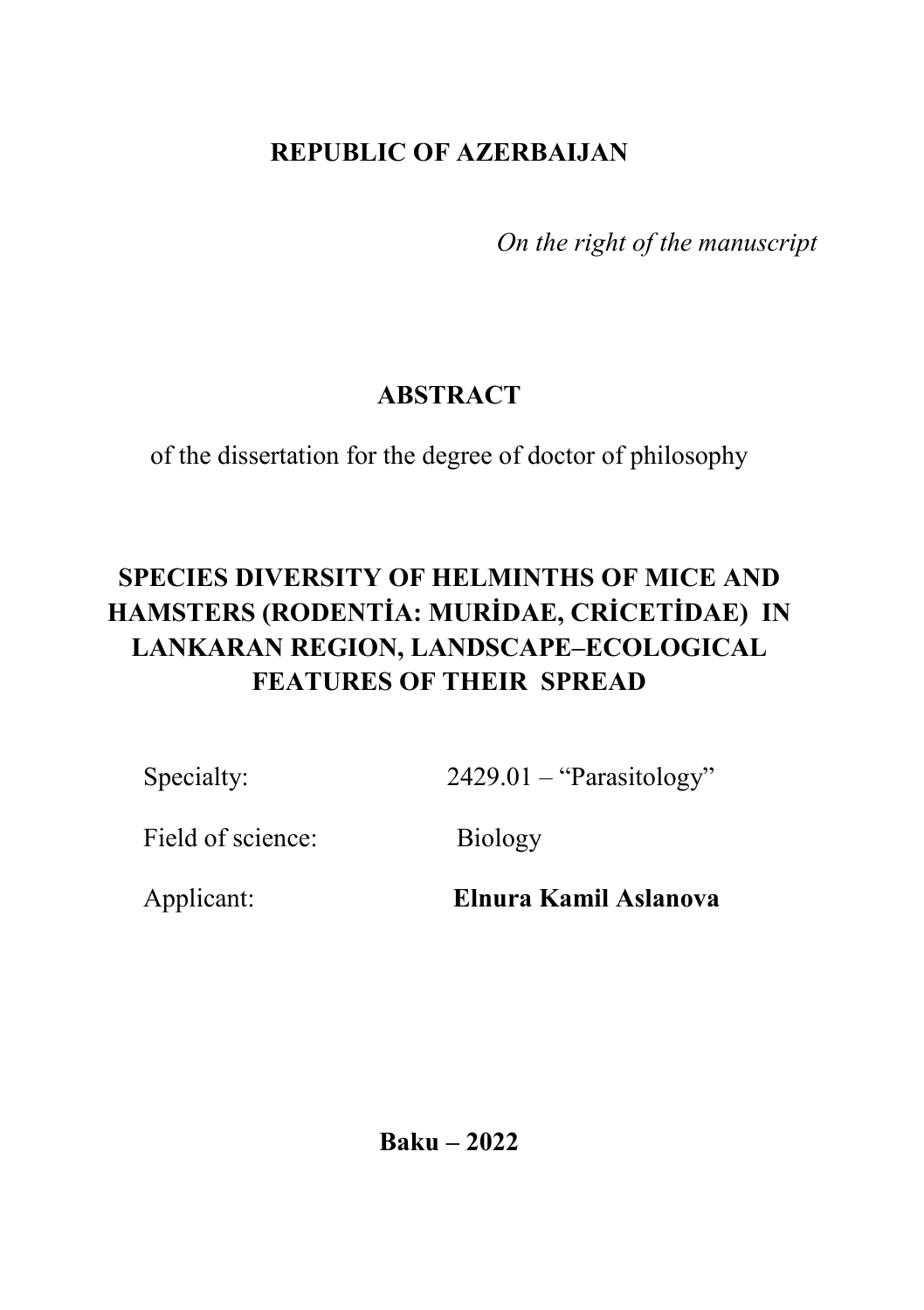The dissertation work was carried out in the Parasitology Laboratory of the Institute of Zoology of the Azerbaijan National Academy of Sciences

| <b>Scientific supervisor:</b> | Doctor of biological sciences, associate<br>professor<br><b>Gara Huseyn Fataliyev</b>         |  |  |
|-------------------------------|-----------------------------------------------------------------------------------------------|--|--|
| <b>Official opponents:</b>    | Doctor of biological sciences, professor<br>Saleh Heydar Maharramov                           |  |  |
|                               | Doctor of medical sciences, professor<br><b>Rafig Anvar Chobanov</b>                          |  |  |
|                               | Doctor of philosophy in biological<br>sciences, assosiate professor<br>Amaliya Murad Hasanova |  |  |

Dissertation council FD 1.09 of Supreme Attestation Commission under the President of the Republic of Azerbaijan operating under at the Institute of Zoology of Azerbaijan National Academy of Sciences

Chairman of the dissertation council:

Doctor of biological sciences, assosiate professor  **\_\_\_\_\_\_\_\_\_\_\_\_\_\_ Elshad Ilyas Ahmadov** 

Scientific secretary of the

Chairman of the scientific

dissertation council: Doctor of Philosophy in biological sciences, associate professor  **\_\_\_\_\_\_\_\_\_\_\_\_\_\_\_ Gular Aydin Huseynzade** 

seminar: Doctor of biological sciences, assosiate professor  **\_\_\_\_\_\_\_\_\_\_\_\_\_\_ Ali Mammad Nasirov**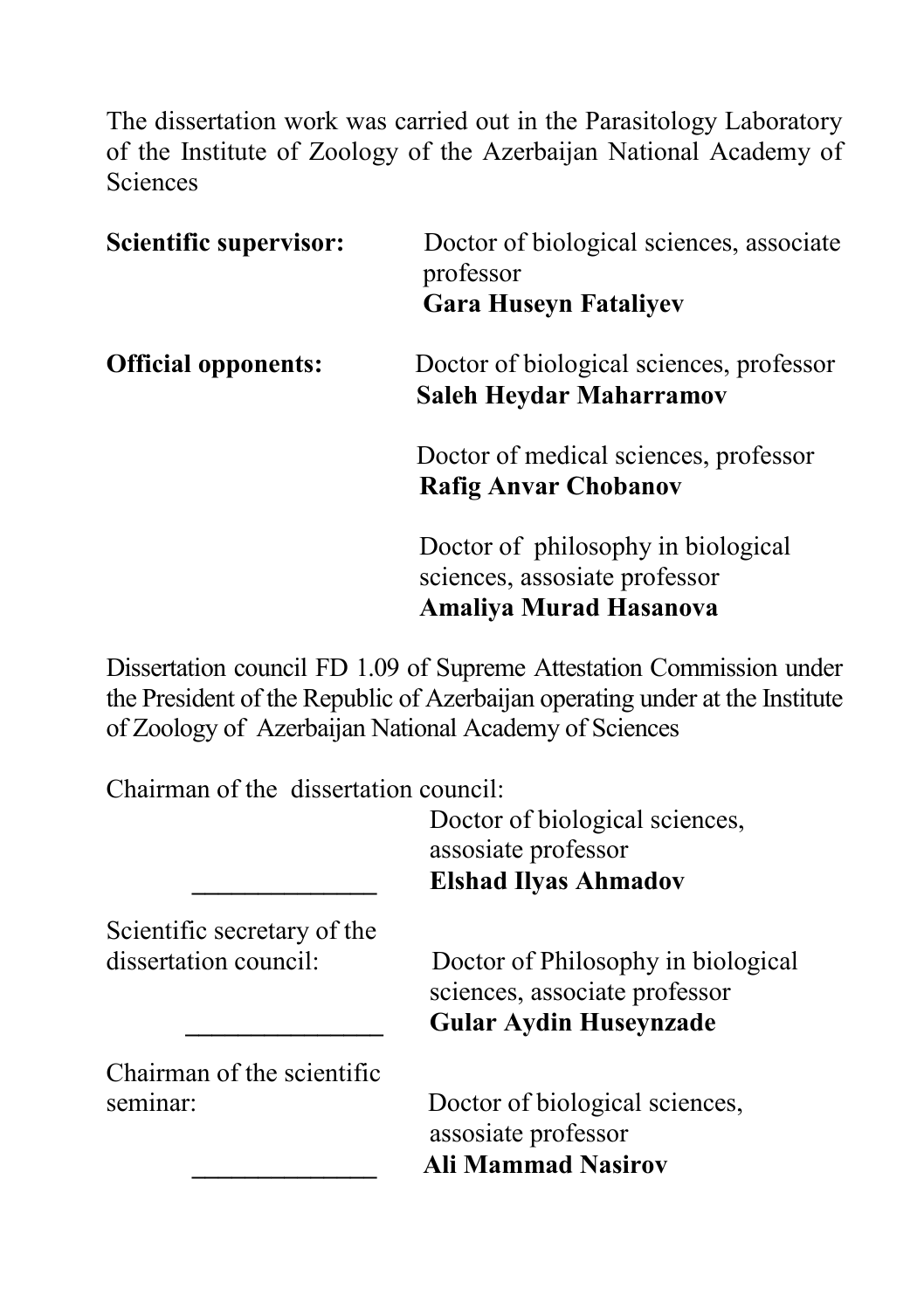#### **INTRODUCTION**

**Relevance and degree of completion of the topic.** Lankaran region is located in a very favorable area for the economy of the republic. Part of the "Silk Road", which is of great economic importance for our country, passes through this area and is considered the "South Gate" of the republic.

"Ghzil-Aghaj State Nature Reserve", "Hirkan National Park", "Zuvand Reserve" of international importance are located here. There are many species of plants and animals in Lankaran region, many of which are endemic, small, or endangered.

A large number of farms, a number of tourism and industrial enterprises engaged in animal husbandry, poultry, crop production, and other fields were established in the Lankaran region. Along with other groups of animals, various rodent species are widespread in this area.

Rodents are the most diverse group of mammals and are found all over the world except Antarctica, the southern part of South America, Australia, New Zealand, Indonesia (except Sumatra) and Madagascar. There are 2277 species of rodents in the world, which is 40% of modern mammals<sup>[1](#page-2-0)</sup>.37 species of rodents included in 8 families and 19 genera are distributed in the fauna of Azerbaijan<sup>[2](#page-2-1)</sup>.

Since rodents are mainly included in the diet of fur-bearing animals, and birds (mainly birds of prey and some chicken-like birds), the regulation of their number depends on the number of rodents. Thus, the reduction in the number of rodents in nature leads to a decrease in the number of animals, and birds that feed on them. Among rodents, there are also animals of industrial importance, such as marsh beavers, squirrels, etc. can be shown. Because rodents eat plants, they cause serious economic damage to agriculture, especially grain and horticulture.

Some species of rodents, especially Mice and Hamsters, can re-

<span id="page-2-0"></span><sup>&</sup>lt;sup>1</sup> Wilson, D.E. and Reeder, D.M. (eds.) - 3 rd.ed. –Johns Hopkins University Press, 16 november 2005. - Vol.2. - 2142 p.

<span id="page-2-1"></span><sup>&</sup>lt;sup>2</sup> Azərbaycanın heyvanlar aləmi: / Bas redaktor: M.Ə Musayev. Bakı: Elm, cild 3. – 2004. - 620 s.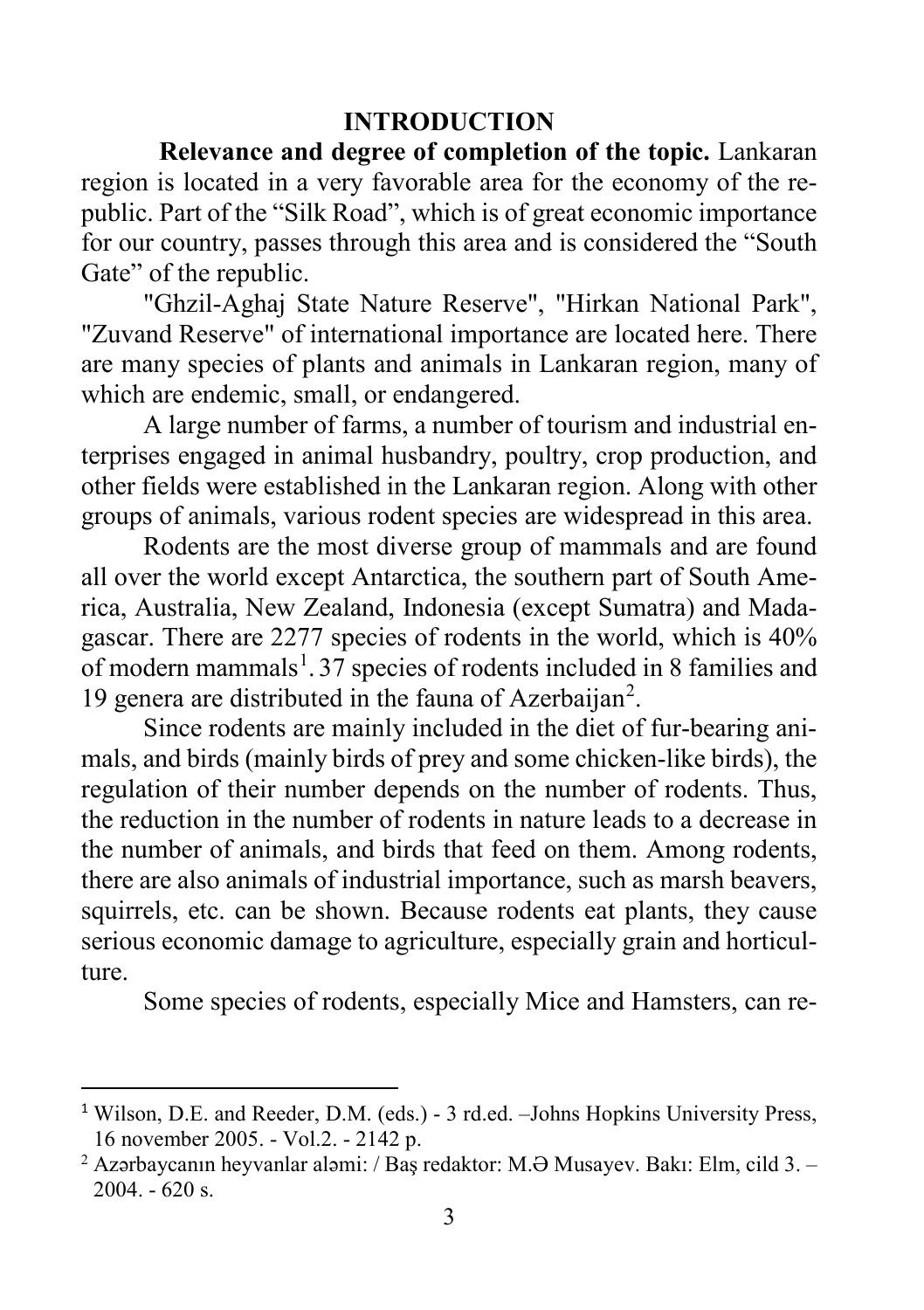gularly pollute the environment by invading or entering human habitats. Rodents play an important role in the spread of dichroseliosis, mesocestoides, alveococcosis, hymenolepidosis, gastrodiscoides, coccidiosis, trichinella and other helminthic pathogens of serious epidemiological and epizootiological importance for humans and farm animals.

At a time when the world's attention is focused on protecting and improving the environment, the main challenge facing science is to clarify the interrelationships of individual components of biocenoses, all the subtleties of animal biocenotic relationships and, as a result, develop scientifically based measures to protect the environment from various invasive pathogens.

Mass deaths occur among animals during intensive infection with invasive pathogens. Therefore, it is very important to study the veterinary and sanitary situation on farms, livestock, furs, and hunting in the country, the presence of all factors that contribute to the proper development of animals, including the presence of invasive pathogens.

The study of the complex interaction between rodent helminths and their hosts as a component of the biocenosis, and their circulation, spread, and other bioecological features in the biocenosis allow the development of effective preventive measures against them.

With a few exceptions, rodent helminths have not been systematically studied in Azerbaijan. Some studies, covering different odent species in different areas, do not fully reflect the helminthological picture of the study area  $3, 4, 5$  $3, 4, 5$  $3, 4, 5$  $3, 4, 5$  $3, 4, 5$ .

In Lankaran region, there is no information about rodent helminths. Taking into account all this and the role of rodents in the bio-

 $\overline{a}$ 

<span id="page-3-0"></span><sup>3</sup> Садыхов, И.А. Гельминты промысловых зверей Азербайджана / И.А.Садыхов. -: Изд.-во НАНА, -1981. -168 с.

<span id="page-3-1"></span><sup>4</sup> Фаталиев, Г.Г. Гельминтофауна грызунов (Rodentia) Азербайджана и пути его формирования //-Махачкала: Юг России. Экология, развитие, -2009. №4, - с.118-122).

<span id="page-3-2"></span><sup>5</sup> Məmmədov, İ.M. Abşeron-Qobustanda ictimai çöl siçanının (*Microtus socialis*,Pall.) helmintlərinin növ tərkibiin öyrənilməsi // - Bakı: AMEA Zoologiya İnstitutunun əsərləri, -2006. Cild XXVIII, - s. 570-577.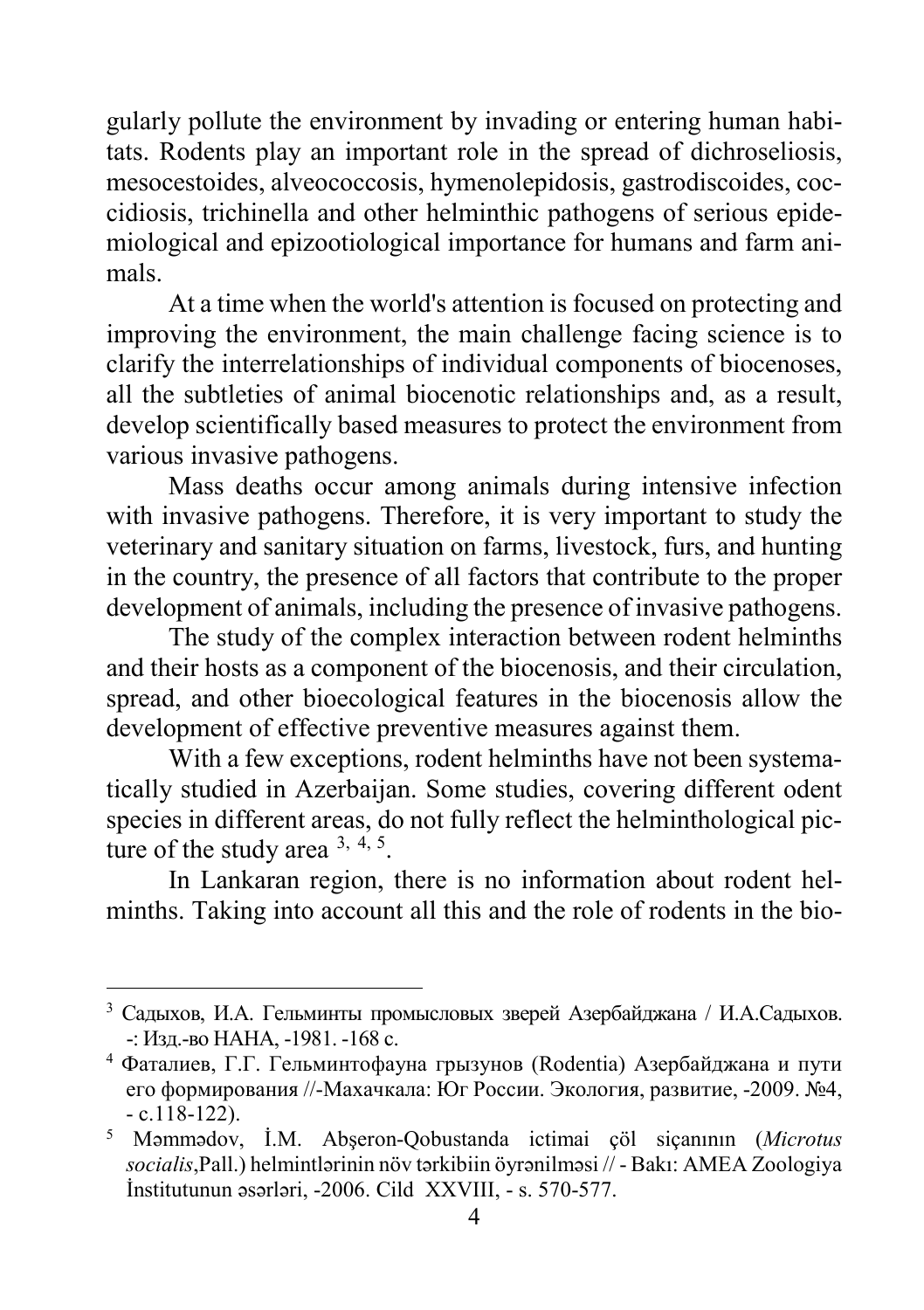cenosis, the species diversity of Mice and Hamsters helminths widespread in the Lankaran region, and the landscape-ecological features of their spread were studied in 2013-2018.

**The object and subject of the research**. The object of the research is rodent helminths spread in different landscapes of the Lankaran region. The subject of the research is the study of the bioecological characteristics of helminth pathogens parasitize in rodents in the region, and the development of preventive measures against them.

**The purpose and tasks of the research.** The main purpose of the research was to study the helminth fauna of rodents based on systematic groups in different landscapes of Lankaran region; analysis of helminth fauna of each rodent species studied; distribution of rodent helminths across horizontal and vertical landscape-ecological zones; their epidemiological and epizootiological characterization; to determine the role of rodents in the maintenanse of natural foci of helminthiasis in humans, domestic animals and birds and to develop measures to combat them.

To achieve the solution to the issues envisaged in the research work, the following main tasks have been set:

1. Determination of species composition of helminths of rodents in Lankaran region based on systematic groups;

2. Study of the helminth fauna of each rodent species separately.

3. Spread of rodent helminths in landscape-ecological zones, and their ecological analysis;

4. Determination of epidemiological and epizootiological significance of rodent helminths, the role of rodents in the preservation of natural foci of helminth pathogens in humans and domestic animals;

5. Development of scientifically based preventive measures against helminthic pathogens on the basis of scientific results.

**Research methods.** The material was collected using Hero, and Sherman-live traps. Full Helminthological Autapsy method was used to study rodents. Trematodes, cestodes, and acanthocephalans, collected from helminths, were fixed in  $70^0$ -ethyl alcohol, and nematodes in 3% formalin solution.

During the determination of detected helminths, permanent and temporary preparations were prepared on the basis of general methods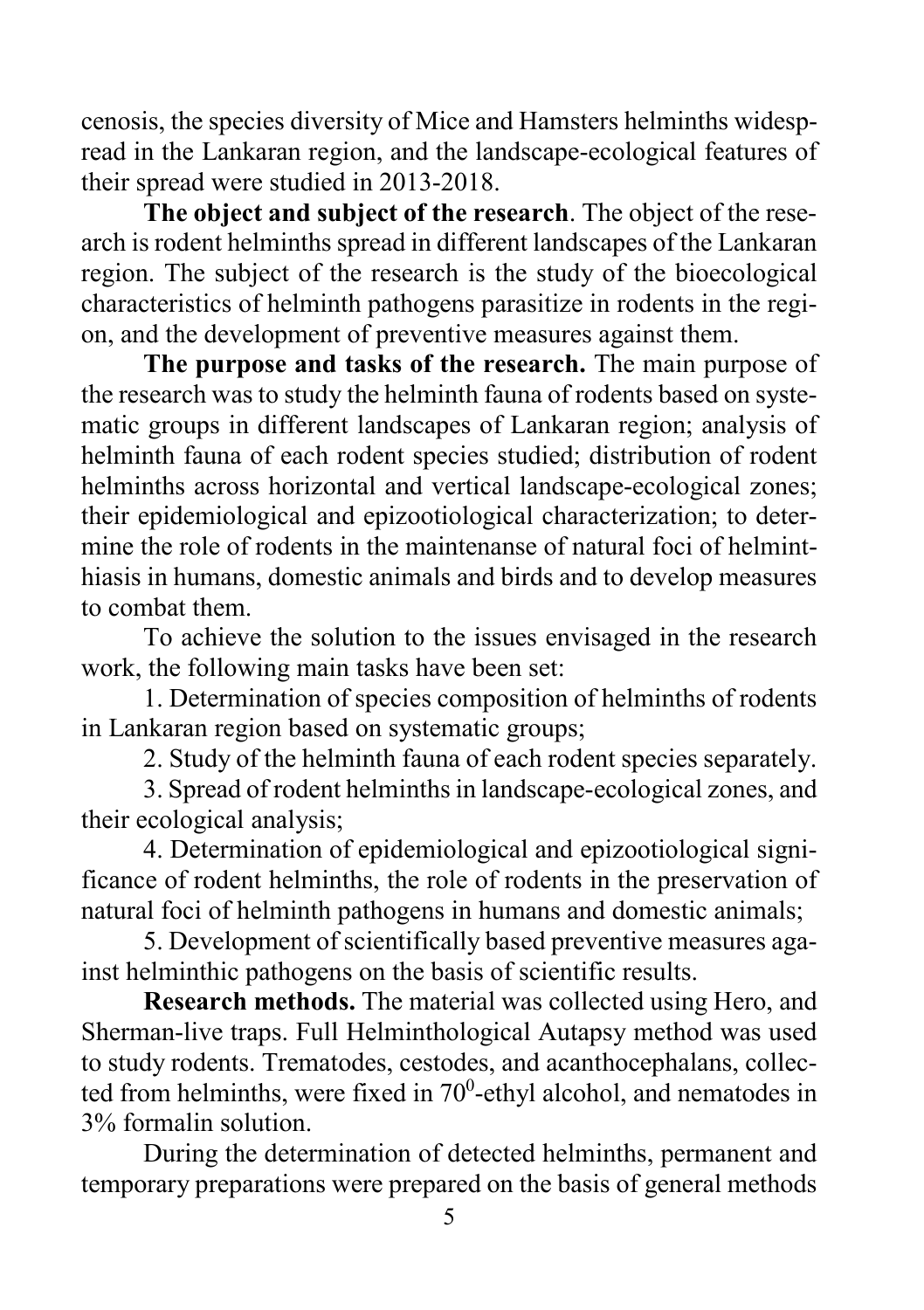used in helminthological research. MBI-3, MBI-6, and Olympus light microscopes were used for biometric measurements during species identification.

### **The main provisions of the defense:**

1. The species diversity of rodent helminths was studied and 47 species of helminths were found to be parasitic in the Lankaran region.

2. The spread of helminths found in rodents in different landscapes was studied, and the highest infection with helminths was recorded in dry-steppe semi-desert and temperate-humid subtropical landscapes with 38 species.

3. The helminth fauna complex of the studied rodent species was comparatively analyzed and the highest helminth infection was recorded in house mice with 29 species.

4. Helminth species found in rodents were characterized epidemiologically and epizootiologically, and 10 species were identified as potential threats to humans and domestic animals.

5. As a result of the research, the role of rodents in the preservation of natural foci of major helminthic pathogens was identified and preventive control measures were prepared against them.

**Scientific novelty of the research.** For the first time in Azerbaijan, the helminth fauna of rodents was completely studied in Lankaran region, and 47 species, including 7 species of trematodes, 14 species of cestodes, 1 species of acanthocephala, and 25 species of nematodes were determined as parasites. Of these, 12 (*Brachylaemus recurvus* (Dujardin, 1845), *Psilostomum arvicolae* Schulz et Dobrowa, 1933, *Andrya montana* (Kirschenblatt, 1941), *Paranoplocephala dentata* Galli-Valerio, 1905, *Rodentolepis straminea* (Goeze,1782), *Catenotaenia dendritica* (Goeze,1782), *Thominx gastrica* (Baylis,1926), *Trichocephalus carlieri* (Gedoelst,1916), *Heligmosomoides glareoli* (Baylis,1928), *H.yorkei* Schulz,1926, *Gongylonema problematicum*  (Schulz,1924), *Physaloptera dogieli* (Schachnazarowa, 1949) were recorded for the first time in Lankaran region, Azerbaijan. *Catenotaenia dendritica* (Goeze,1782) Janicki, 1904, and *Heligmosomoides glareoli* (Baylis, 1928) were defined as specific for mountain-steppe landscape;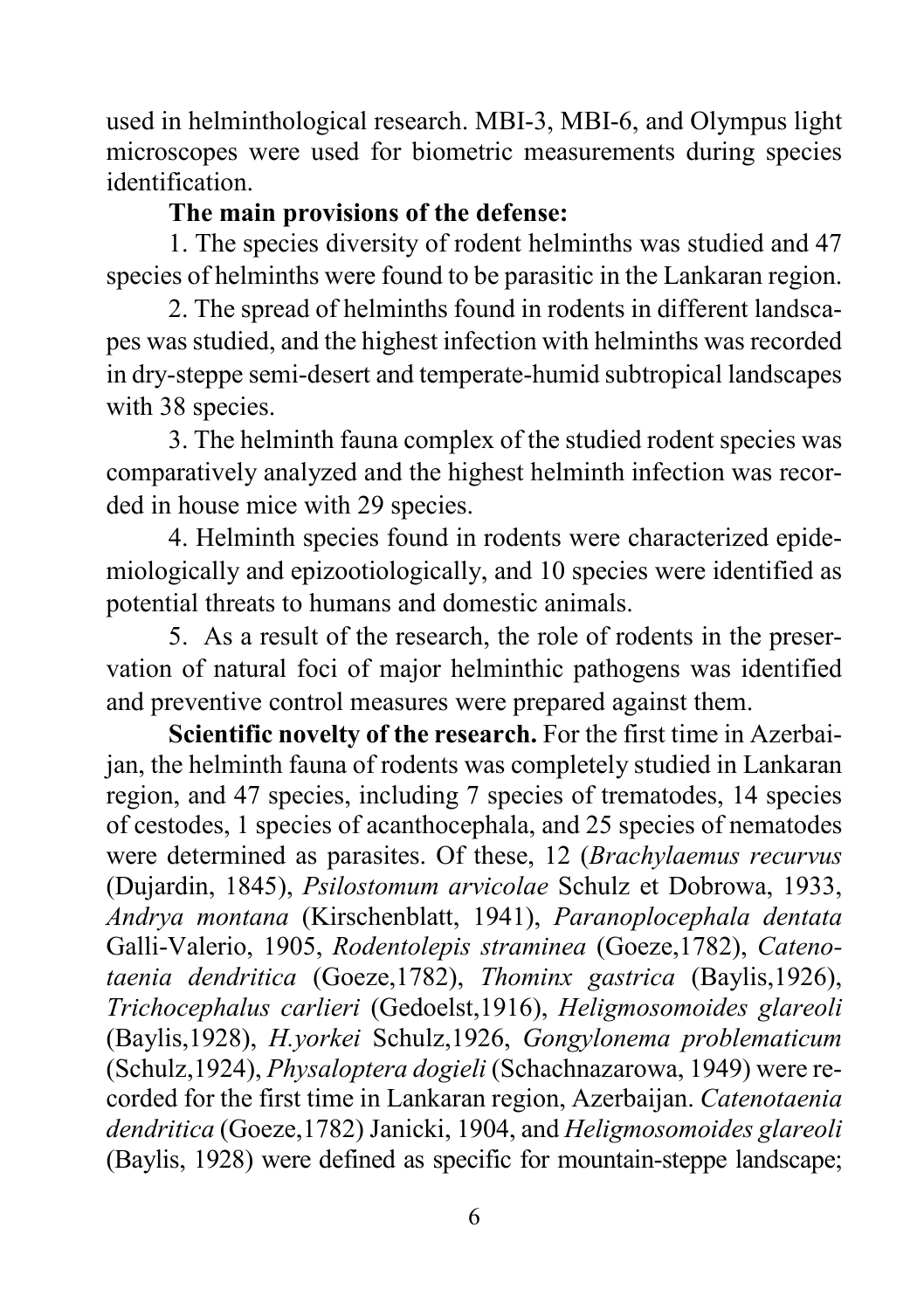*H.yorkei* Schulz,1926, and *Thominx gastrica* (Baylis,1926) were defined as specific for the fauna of the Caucasus.

We registered for the first time house mouse, and ural field mouse as the definitive hosts for *Trichocephalus carlieri* species; Persian jird, and Tristram's jird as the intermediate hosts for *Taenia hydatigena, larvae* species.

Of the 47 species of helminths found in rodents, 10 species: *Gastrodiscoides hominis*, *Echinostoma mijagawai*, *Hymenolepis diminuta*, *Taenia pisiformis, larvae*, *T.hydatigena, larvae, Hydatigera taeniaeformis, larvae, Alveococcus multilocularis*, *larvae*, *Hepaticola hepatica*, *Syphacia obvelata,* and *Moniliformis moniliformis* are of epizootiological and epidemiological significance.

**Theoretical and practical significance of the research.** The results of the study of rodent helminths in different landscape-ecological zones in the Lankaran region will be important in determining the regularities of the geographical spread of helminths, the number and location of helminth species in systematics as part of the fauna, the spread within the helminth populations in different landscapes.

The results of the research can be used in the teaching of parasitological subjects in higher and secondary schools, in the writing of new works on the fauna of Azerbaijan, in the development of measures to improve the nature and livestock farms for helminthic pathogens, as well as the creation of animal reserves and sanctuaries.

**Approbation and application of the research.** The main provisions of the dissertation were heard and discussed at the annual report meetings of the Laboratory of Parasitology of the Institute of Zoology of ANAS, the Scientific Council, the scientific seminar of the Institute, as well as at the republican and international scientific-practical conferences listed below:

- XXI International Scientific Conference of Young Researchers "Biological Diversity of the Caucasus and Southern Russia" dedicated to the 25th anniversary of Ingush State University, and the 80th anniversary of the candidate of biological sciences, honored scientist of Russia, academician of the Russian Academy of Ecology, professor T.Y.Toychiyev (Magas, Ingushetia, 2019);

- International conference "Ecosystem services and management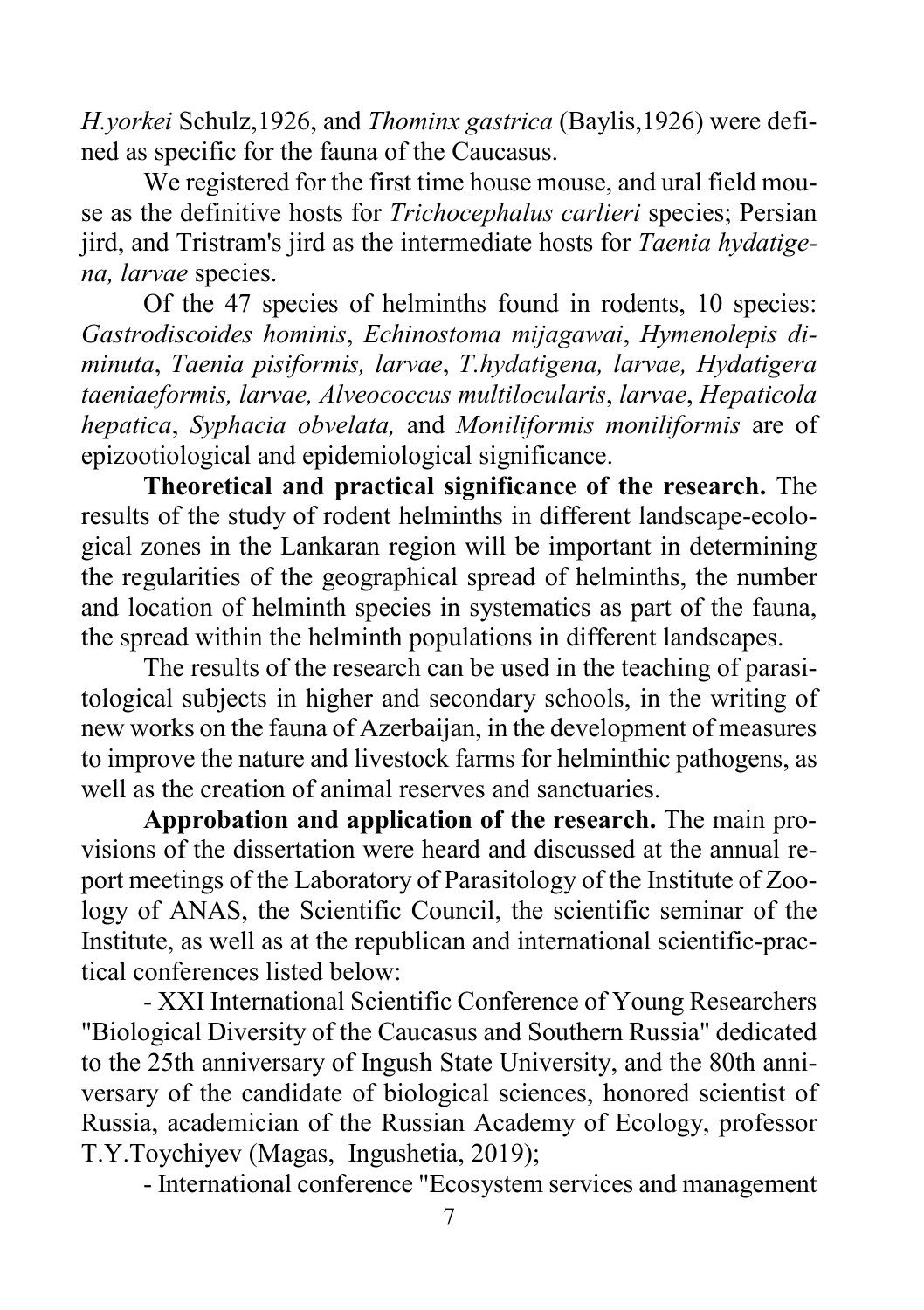of natural resources" held in Tyumen (Tyumen, 2019);

- International scientific-practical conference "Application of innovations in the development of veterinary science" dedicated to the 90th anniversary of the active member of ANAS, and Russian Academy of Agricultural Sciences, academician Y.H.Hajiyev, and correspondent member of both academies N.M.Shirinov (Baku, 2019);

- Scientific-practical conference "Fundamental and applied scientific research in zoology: current issues, achievements, and innovations" dedicated to the 85th anniversary of the Institute of Zoology of ANAS, and the 100th anniversary of the academician M.A. Musayev (Baku, 2021).

On the basis of research materials, 9 scientific articles (3 abroad) and 4 theses (2 abroad) reflecting the main content of the dissertation were published in the republic and abroad.

**The organization where the dissertation work was performed.** The research was performed in the Parasitology Laboratory of the Institute of Zoology of the Azerbaijan National Academy of Sciences.

**The structure and volume of the dissertation.** The dissertation consists of 208574 characters, and contains an introduction (11575 characters), 7 chapters (I chapter-21586, II chapter-7955, III chapter-12804, IV chapter-73312, V chapter-28013, VI chapter-25234, VII chapter-22834), results (2761 characters), preventive measures (2500 characters), literature review, 50 tables, 10 figures, and 6 graphs. The list of references includes 182 sources (58 Azerbaijani, 97 Russian, and 27 other foreign literature).

#### **CHAPTER I. LITERATURE REVIEW**

In this chapter of the dissertation, the helminth fauna of rodents in Azerbaijan and different countries of the world, landscape-ecological features of their spread, epizootiological and epidemiological significance, the role of rodents in the preservation of natural, and synanthropic foci of major helminth pathogens were studied, and a brief summary of the important scientific works dedicated to these studies was given.

It was noted that during helminthological research carried out in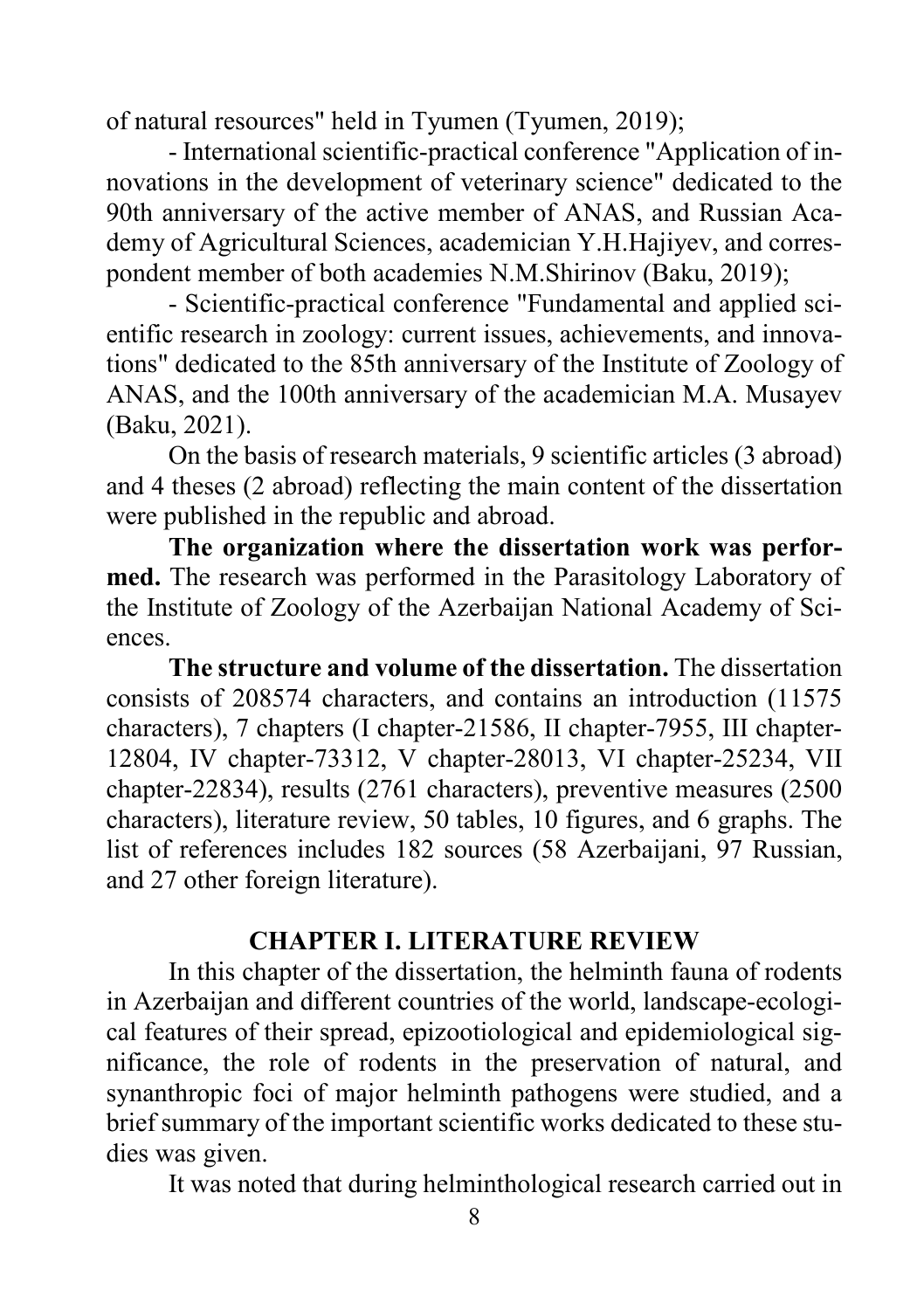Azerbaijan and surrounding regions since 1918, along with other animal species, some rodent species were also studied. However, some data on rodent helminths do not fully reflect the landscape of the modern age, as they date back to 50-100 years ago. It was found that the species diversity of rodent helminths in Azerbaijan, especially in the Lankaran region, has not been comprehensively studied.

# **CHAPTER II. MATERIALS AND METHODS**

The materials were prepared in the Parasitology Laboratory of the Institute of Zoology of the Azerbaijan National Academy of Sciences.

The research was conducted in 2013-2018.

Helminthological materials were collected from different landscapes of the Lankaran region (dry steppe semi-desert, temperatehumid subtropical, humid-subtropical, temperate-warm broad-leaved mountain-forest, mountain-steppe, forest-steppe) (Figure 1).



**Figure 1. Districts and villages where rodents were collected (with geographical coordinates).**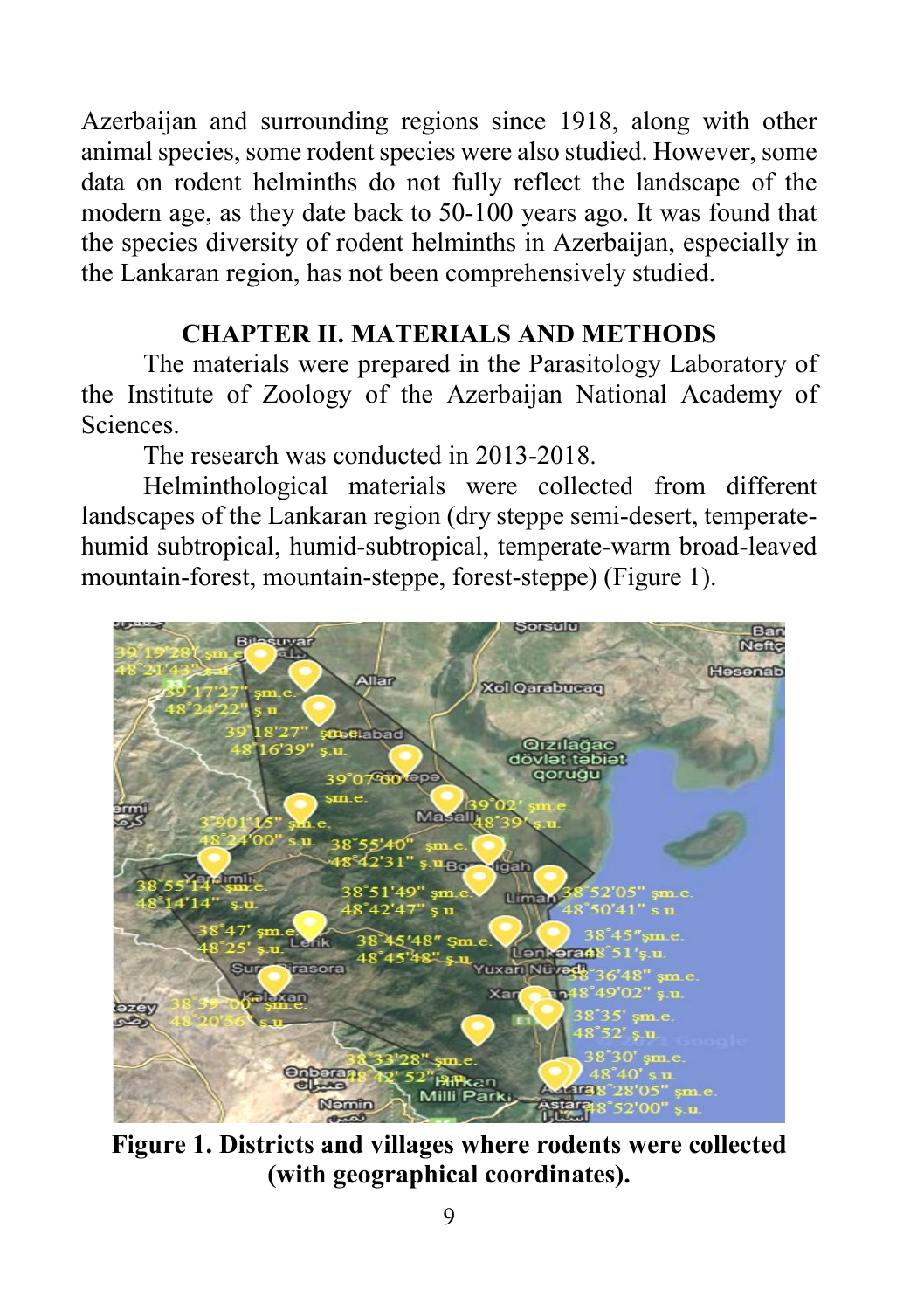Lankaran region - 38 ° 45"N.lat. 48 ° 51'N.long., Separadi village - 38  $\degree$  51'49" N.lat. 48  $\degree$  42'47" N.long; Narimanabad village -38 ° 52'05" N.lat. 48 ° 50'41" N.long.; Haftoni village - 38 ° 45'48" N.lat. 48 ° 45ʹ48ʺ N.long.; Astara region - 38 ° 30ʹN.lat. 48 ° 40ʹ N.long.; Pensar village - 38 ° 36'48" N.lat. 48 ° 49'02" N.long.; Suparibagh village -  $38^\circ 28'05''$  N.lat.  $48^\circ 52'00''$  N.long.; Shiyakaran village - 38 ° 35' N.lat. 48 ° 52' N.long.; Ovala village - 38 ° 33'28" N.lat. 48 ° 42′ 52″ N.long.; Masalli region - 39 ° 02′ N.lat. 48 ° 39′ N.long., Boradigah village -  $38^\circ$  55'40" N.lat.  $48^\circ$  42'31" N.long.; Goytapa village - 39 ° 07'00" N.lat.; Jalilabad region - 39 ° 18'27" N.lat. 48 ° 16'39" N.long., Gulmammadli village - 39 ° 19'28" N.lat. 48 ° 21'43" N.long.; Adnali village - 39 ° 17'27" N.lat. 48 ° 24'22" N.long., Yardimli district - 38 ° 55'14" N.lat. 48 ° 14'14" N.long., Barian village -  $3°901'15''$  N.lat.  $48°24'00''$  N.long., Lerik district -38 ° 47ʹ N.lat. 48 ° 25ʹ N.long., Kalakhan village - 38 ° 39 ʹ00ʺ N.lat. 48 $^{\circ}$  20'56" N.long.

During the research years, 572 rodents belonging to 1 class, 1 order, 2 families, seven genera, and nine species were studied by the method of Full Helminthological Autopsy<sup>[6](#page-9-0)</sup>. The materials collected during the expedition were fixed in  $70^0$ - ethyl alcohol and placed in glass vials, labeled with the place and date of collection. The assignment of the materials was carried out in the Laboratory of Parasitology of the Institute of Zoology of ANAS.

In the ecological analysis of the collected helminthological materials, special attention was paid to the extensiveness (E) and intensiveness (I) of the invasion.

The following indicators were used to assess the infection:

1. Extensiveness of infection (EI) - the number of infected individuals among the studied animals,

2. Intensiveness of infection (II) - the number of helminths of the same species detected in an individual rodent.

 $\overline{a}$ 

<span id="page-9-0"></span> $6$  Скрябин, К.И. Методы полных гельминтологических вскрытий позвоночных, включая человека / К.И.Скрябин. - Москва: Изд-во МГУ, - 1928, - 45 с.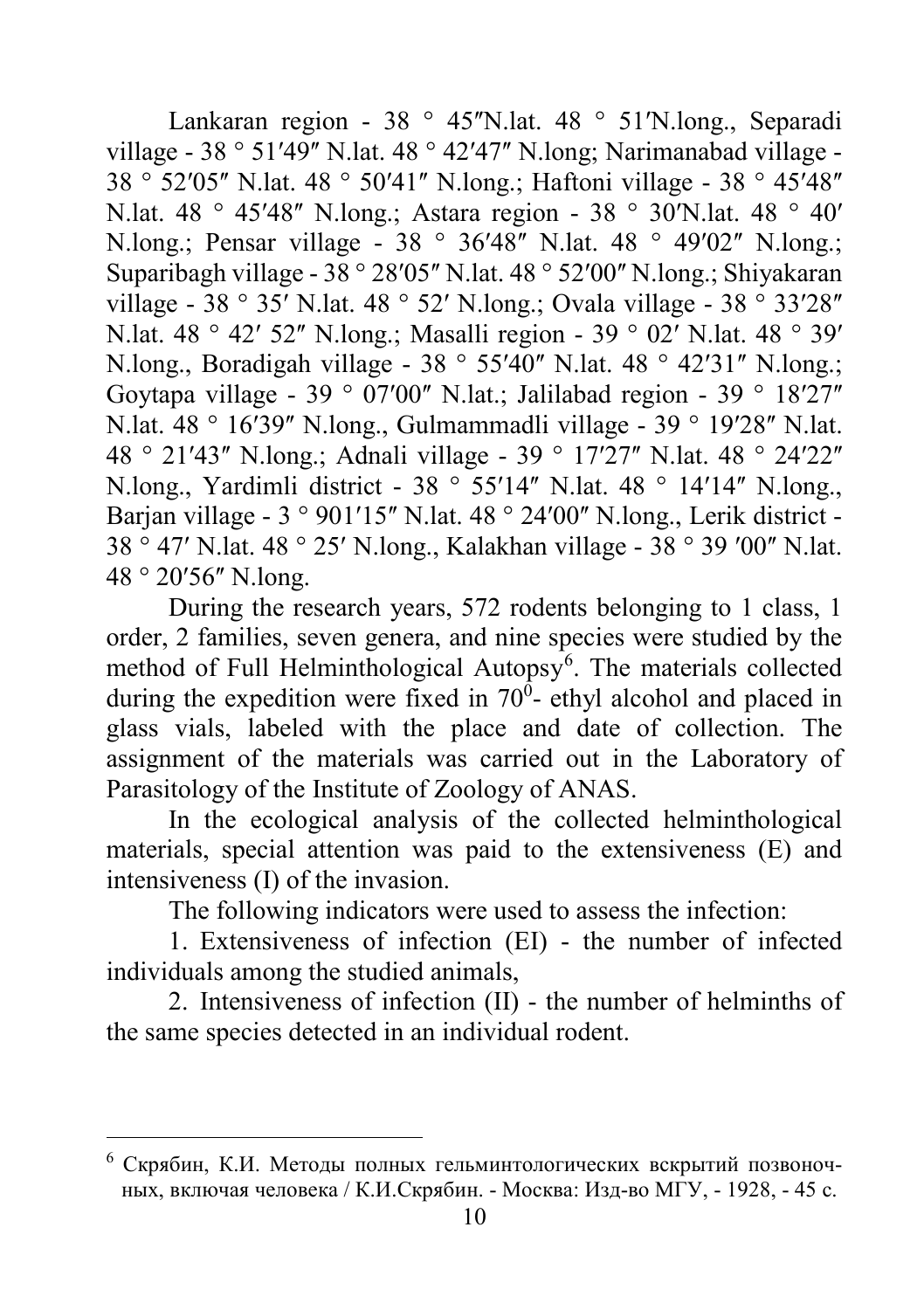The following formula was used to determine the intensiveness of infection:

$$
II = \frac{m}{n}
$$

Here m - is the number of helminths detected, n- is the number of infected rodents.

The following formula was used to determine the extensiveness of infection:

$$
EI = \frac{n}{N} \times 100\%
$$

n - The number of rodents infected with a particular type of helminth,

N - The total number of studied rodents.

According to the accepted practice in parasitology, in cases when less than 10 rodents are studied, the extensiveness of infection is not calculated; the number of infected rodents is indicated.

The animals were caught using Hero, and Sherman live traps. From the collected helminths, trematodes, cestodes, and acanthocephalans were fixed in 70<sup>0</sup>- ethyl alcohol, and nematodes in 3% formalin solution. During the determination of detected helminths, permanent and temporary preparations were prepared on the basis of general met-hods used in helminthological research.<sup>[7](#page-10-0)</sup>

The determination of the detected helminths was carried out ba-sed on relevant designation books<sup>[8](#page-10-1)</sup>.

During the determination of helminths, biometric measurements were performed under the microscopes MBI-3, MBI-6, and x20 and x40 magnified Olympus microscopes.

l

<span id="page-10-0"></span><sup>7</sup> Боев, С.Н., Соколова, И.В., Панин, В.Я. Гельминты копытных животных Казахстана, т.1, Алма-ата: АН Казахской ССР, 1962, с.30-100

<span id="page-10-1"></span><sup>8</sup> Рыжиков, К.М., Гвоздев, Е.В., Токобаев, М.М. и др. Определитель гельминтов грызунов фауны СССР. I, II часть, М.: Наука, 1978, 1979, 173 с., 273 с.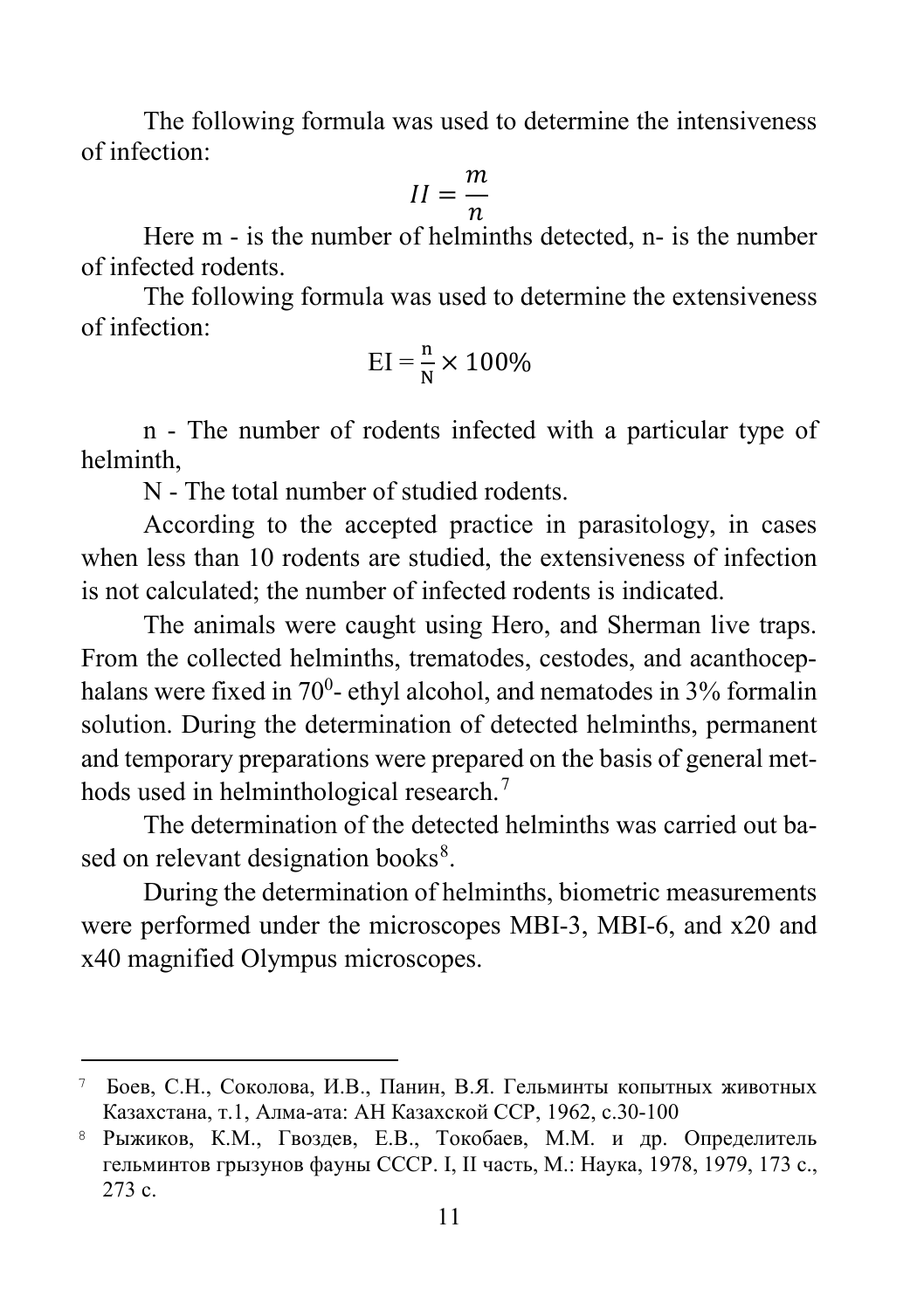#### **CHAPTER III. PHYSICAL AND GEOGRAPHICAL FEATURES OF THE LANKARAN REGION**

This chapter describes in detail the geographical position, relief, physical and geographical features in terms of horizontal and vertical zones, land cover, plant communities, and fauna of the Lankaran region.

Lankaran region includes six landscape-ecological zones on horizontal and vertical zones identified by geographers, soil scientists, botanists, and zoologists: I. Dry-steppe and semi-desert landscape included in the sloping plain zone (-28-100-200 m); II. Temperate-humid subtropical landscape included in the sloping plain zone (28-100-200 m); III. Humid-subtropical landscape included in the foothills forest (partially lowland) (200-500-700 m); IV. Temperate-warm broad-leaved mountain-forest landscape included in the middle mountain zone (700-1800-2000 m); V. Forest-steppe landscape included in the foothills zone (400-600 m); VI. Mountain-steppes landscapes included in the highland-steppe zone  $(2000-2500 \text{ m})$ .

Lankaran region is located in the southeastern part of the Republic of Azerbaijan and is 125 km long from north to south, and 96 km wide (from east to west). The total area is  $5.330 \text{ km}^2$  (636.338 hectares), which is 7.3% of the country's territory. It is bordered by the Caspian Sea from the east, by Iran from the south, southwest and northwest. The relief is divided into 2 areas, depending on the geomorphological and geological structure of the area: Lankaran lowland, and Talish mountains. About 55% of the area is mountainous, and the rest is the Lankaran lowland. The majority of the population lives in the lowlands. In mountainous areas, the population is sparse  $10$ .

Lankaran region includes six administrative districts: Lankaran, Astara, Masalli, Jalilabad, Lerik, and Yardimli.

Lankaran region is characterized by a peculiar humid-subtropical climate.

 $\overline{a}$ 

<span id="page-11-0"></span><sup>9</sup> Əliyev, A.Ə., Həsənov, N.K. Talışın landşaftı. Bakı: Elm, 1972, 60 s.

<span id="page-11-1"></span><sup>10</sup> Məmmədov, R.M. Azərbaycan Respublikasının coğrafiyası. Fiziki coğrafiya. Bakı: Avropa, 2014, s.459-506.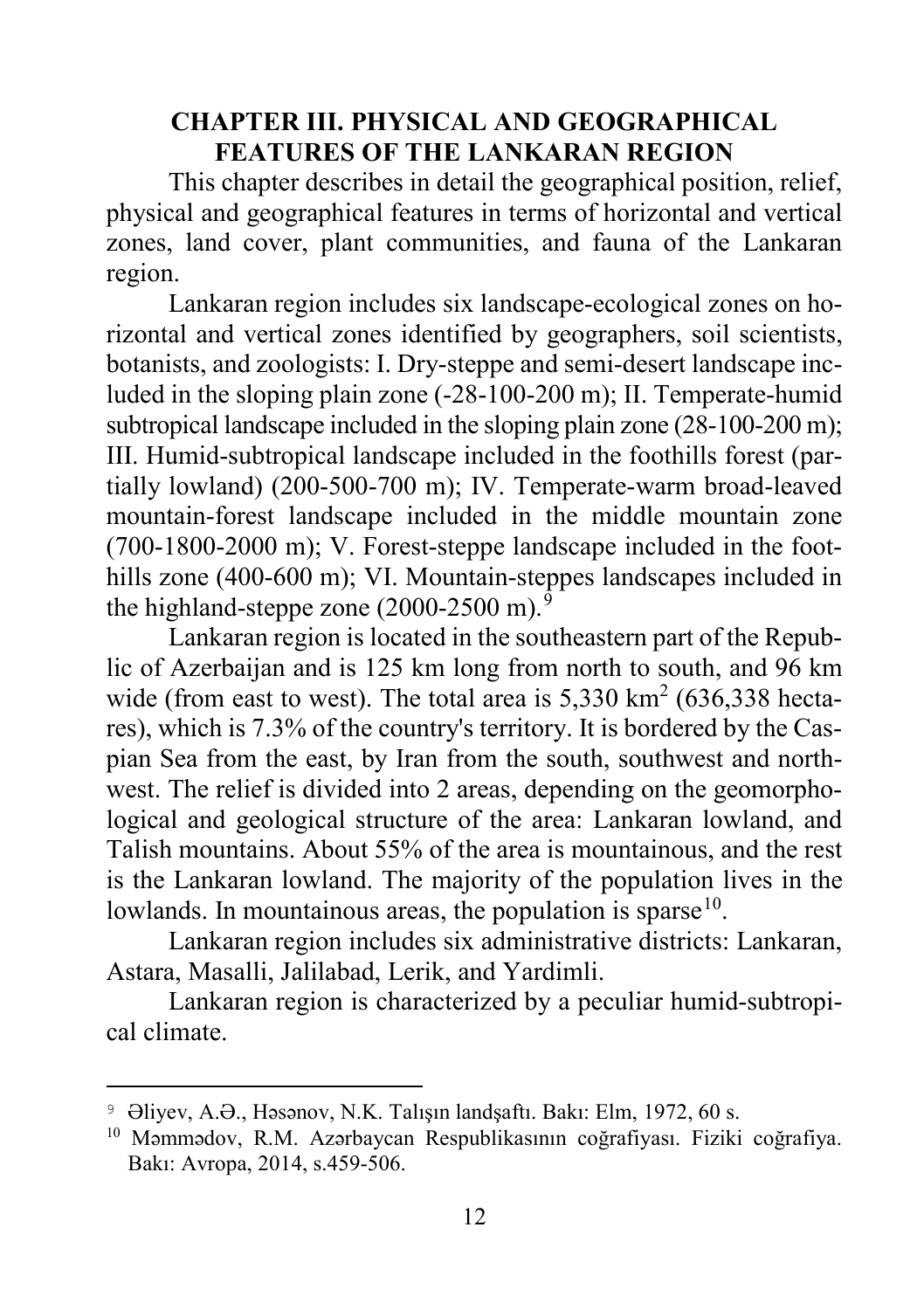The region differs from the other regions of Azerbaijan due to the vegetation richness. Thus, endemic and relict plant species are widespread in the foothills and lowlands. Here you can find all types of plants except cornel, and conifers. Except for the northeastern and northwestern ends of the area, forest cover has developed in the remaining areas.

The modern fauna of the region is characterized by relict endemic animals depending on the geological history of the area. The territory of the "Gizil-agaj State Nature Reserve" located in the eastern part of the Lankaran lowland, is rich in swamp animals. Reptiles and rodents live in the areas of the foothills zone is bordered by the plain zone. The mountain terrain is poor compared to the fauna. There are mostly rodents and reptiles.

The soil cover consists of yellow mountain-forest, yellow podzolic, podzolic cleyic acrisols, brown, meadow-brown, gray-brown, brown earth, mountain-chestnut, mountain-meadow steppe, marsh meadow, coastal sands, etc. soil types.<sup>[11](#page-12-0)</sup>

# **CHAPTER IV. SYSTEMATIC REVIEW OF RODENT HELMINTHS IN LANKARAN REGION**

This chapter shows the definitive, and intermediate hosts, localization, and places of the spread of helminth species in rodents in Lankaran region. The hosts of the species found based on personal material, the spread in the regions and landscape-ecological zones by indicating the extensiveness and intensitveness of the invasion were described.

The composition of helminth fauna was analyzed according to the numerical indicators based on the systematic groups. The helminth fauna of rodents in the Lankaran region consists of 47 species included in 7 orders, 9 suborders, 20 families, and 31 genera united in 4 classes.

Of these, 7 species belong to the class of trematodes, 14 species

 $\overline{\phantom{a}}$ 

<span id="page-12-0"></span><sup>11</sup> Azərbaycan Respublikasının coğrafiyası. Regional coğrafiya / AMEA, akad. H.Ə.Əliyev adına Coğrafiya İnstitutu. – Bakı: "Avropa" nəşriyyatı, - c. 3. -2015. -400 s.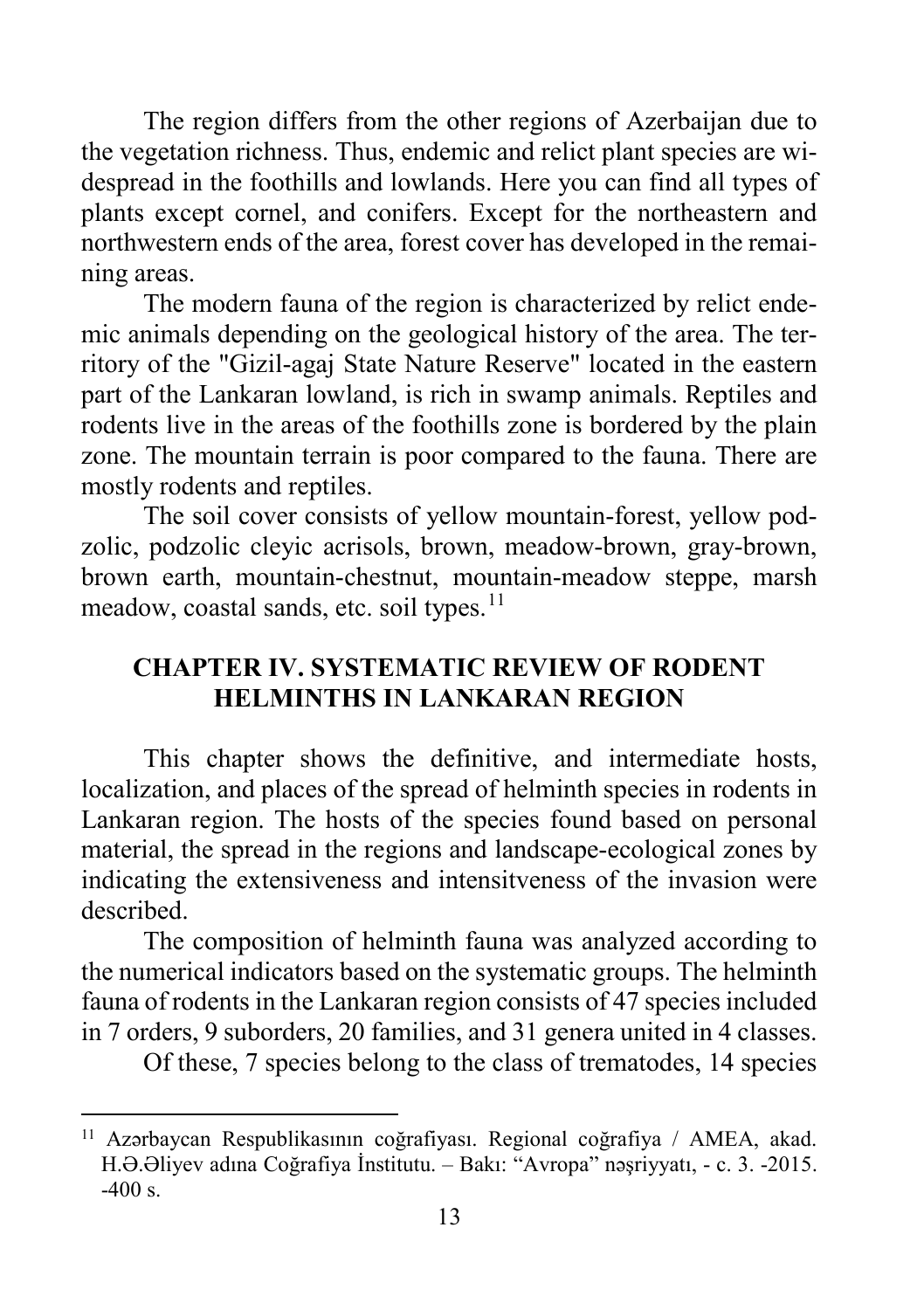to cestodes, 25 species to nematodes, and 1 species to acanthocephalans (Table 1).

**Table 1**

#### **Numerical indicators of rodent helminths on systematic groups in the Lankaran region**

| Classes                | Orders                                       | Suborders                         | Families          | Numberof<br>genera | Numberof<br>species      |
|------------------------|----------------------------------------------|-----------------------------------|-------------------|--------------------|--------------------------|
|                        |                                              |                                   | Brachylaemidae    | 1                  | 1                        |
| Trematode              | Fasciolida                                   | Fasciolata                        | Plagiorchidae     |                    |                          |
|                        |                                              |                                   | Psilostomatidae   | 1                  |                          |
|                        |                                              | Paramphistomata<br>Gastrodiscidae |                   | 1                  |                          |
|                        |                                              | Pronocephalata                    | Notocotylidae     | $\overline{c}$     | $\overline{2}$           |
|                        |                                              | Echinostomatata                   | Echinostomatidae  | 1                  | 1                        |
| Total                  |                                              | 4                                 | 6                 | $\tau$             | 7                        |
|                        | Cyclophyllidea                               | Anoplocephalata                   | Anoplocephalidae  | 4                  | 4                        |
|                        |                                              |                                   | Catenotaeniidae   | $\overline{2}$     | 4                        |
| Sestoda                |                                              | Hymenolepidata                    | Hymenolepididae   | $\overline{2}$     | $\overline{2}$           |
|                        |                                              |                                   | Taeniidae         | 3                  | $\overline{\mathcal{L}}$ |
| Total:                 | 1                                            | $\mathfrak{D}$                    | 4                 | 9                  | 14                       |
|                        | Trichocephalida                              | Trichocephalata                   | Capillariidae     | $\overline{4}$     | 4                        |
| Nematoda               |                                              |                                   | Trichocephalidae  | 1                  | 3                        |
|                        | Rhabditida<br>Rhabditata<br>Heligmosomatidae |                                   | $\overline{2}$    | 6                  |                          |
|                        | Ascaridida                                   | Oxyurata                          | Heterakidae       | 1                  | 1                        |
|                        |                                              |                                   | Heteroxynematidae | $\overline{c}$     | 5                        |
|                        | Spirurida                                    | Spirurata                         | Gongylonematidae  | 1                  | $\overline{\mathbf{3}}$  |
|                        |                                              |                                   | Physalopteridae   | 1                  |                          |
|                        |                                              |                                   | Rictulariidae     |                    |                          |
|                        |                                              |                                   | Spiruridae        |                    |                          |
| Total:                 | 4                                            | 4                                 | 9                 | 14                 | 25                       |
| Archicantho<br>cephala | Oligacanthoriiync<br>hida                    |                                   | Moniliformidae    | 1                  | 1                        |
| Total:                 | 1                                            | 1                                 |                   | 1                  | $\mathbf{1}$             |
| Grand total:           | 7                                            | 10                                | 20                | 31                 | 47                       |

Capillariidae (4 genera, 4 species), Anoplocephalidae (4 genera, 4 species), Taeniidae (3 genera, 4 species), Heligmosomatidae (2 genera, 6 species), Heteroxynematidae (2 genera, 5 species), Catenotaeniidae (2 genera, 4 species) and Gongylonematidae (1 genus, 3 species) families predominate due to the number of genera and species in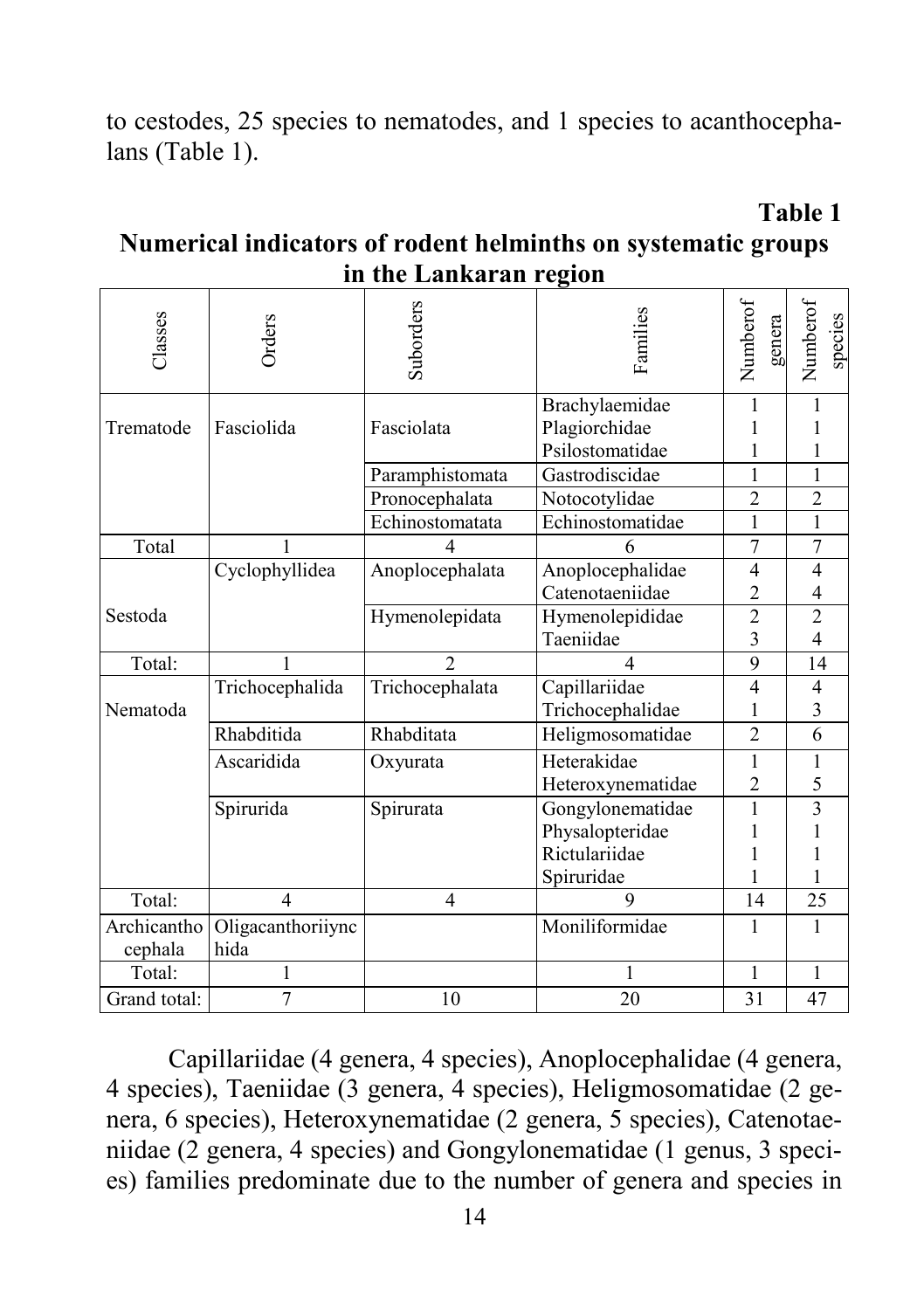the composition of helminth fauna. Each of the other 13 families is represented by 1-2 species (Graphic 1; Graphic 2).



**Graphic 1. Distribution of genera included in the helminth fauna of rodents on families in the Lankaran region**



**Graphic 2. Distribution of species included in the helminth fauna of rodents on families in the Lankaran region**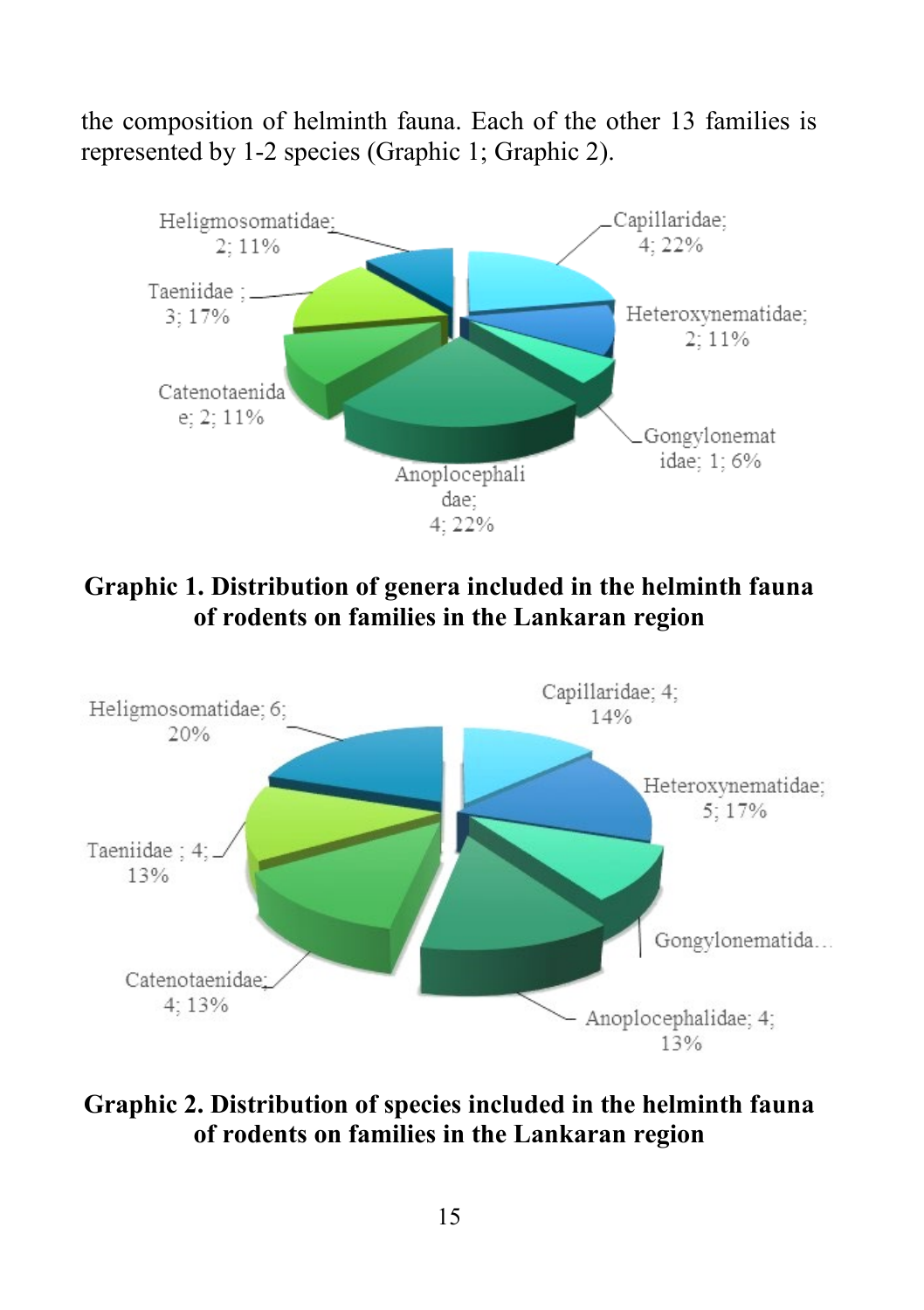When analyzing the distribution of genera based on families, it was found that nematodes predominate, both due to the number of orders and families, and the number of genera and species, which indicates that they are in a biological progression. The vast majority of the species found in rodents are adapted to living in different landscape-ecological zones and are ecologically plastic species. The vast majority of the species included in the mentioned families have wide geographical zoning and senotic relation to the soil and water animals living in land in the development cycle. Of these species, 26 are biohelminths with a complex development cycle, and 21 species are geohelminths.

#### **CHAPTER V. FAUNISTICAL REVIEW OF RODENTS HELMINTHS IN THE LANKARAN REGION**

This chapter provides brief information on the characteristics of rodent species, their spread, number, diet, lifestyle, reproductive capacity based on taxonomic categories. Based on the individual material, the spread of helminth species found in each rodent species in horizontal and vertical landscape-ecological zones is analyzed. During the helminthological research conducted in the Lankaran region, 3 species included in the 3 genera from the family of mice: 44 gray rat, 134 house mouse, 97 ural field mouse; 6 species included in the 4 genera from the family of Hamsters: 76 gray hamster, 26 Persian jird, 55 Tristram's jird, 63 social vole, 15 common vole, and 62 water vole were studied.

As a result of the research, 15 species in gray rat (trematode-2, cectode-6, nematode-7), 29 species in house mice (trematode-1, cectode-12, nematode-16), 26 species in Ural field mice (cectode-11, nematode-14 və acanthocephala-1), 8 species in gray hamster (cectode -3, nematode-5), 13 species in common vole (trematode-1, cectode - 5, nematode-7), 7 species in Persian jird (cectode -4, nematode-3), 9 species in Tristram's jird (cectode -4, nematode-4, acanthocephala -1), 18 species in social vole (trematode-1, cectode -4, nematode-13), and 16 species in Water vole (trematode-6, cectode -6, və nematode-4) helminths were detected (Graphic 3).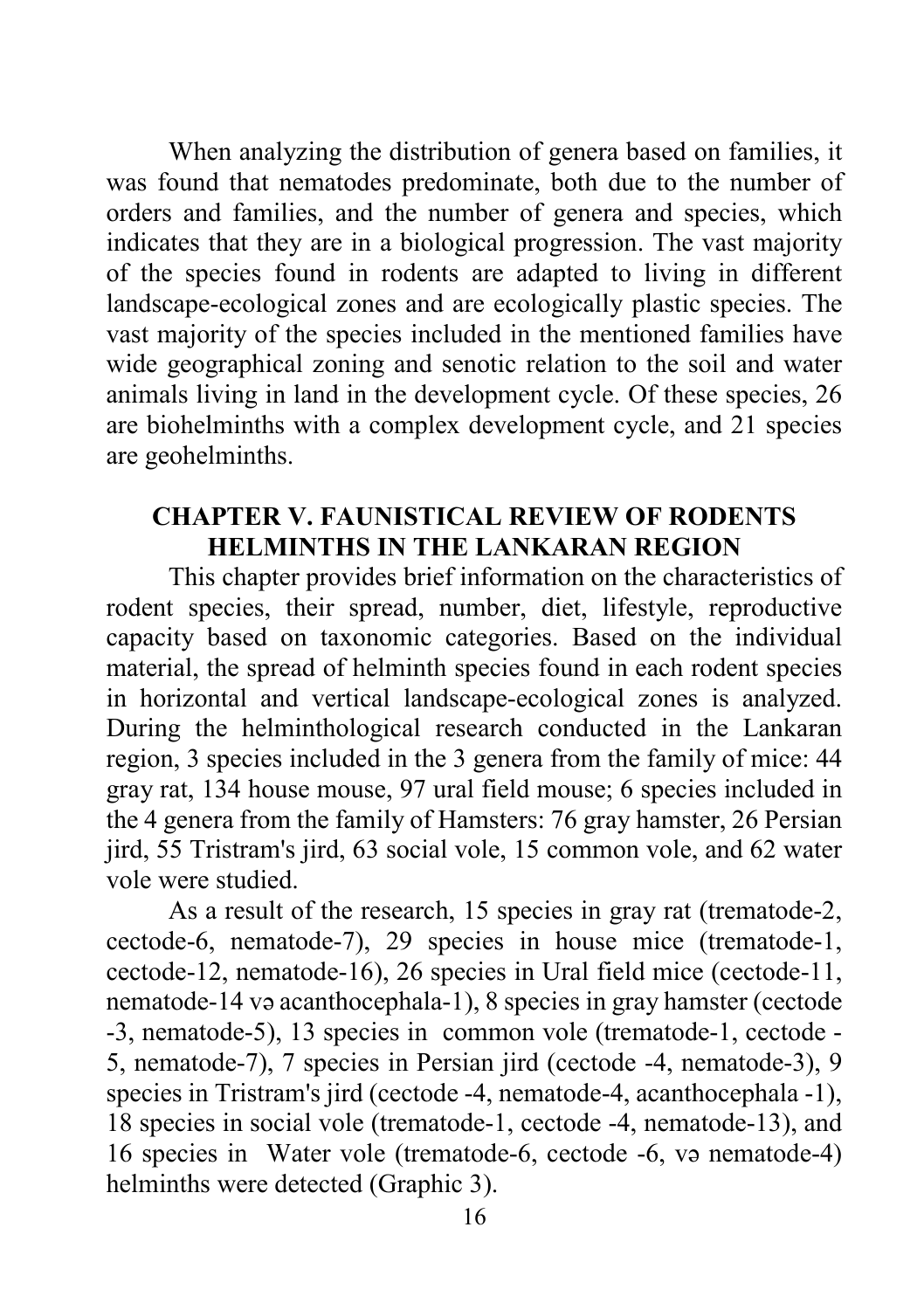

**Graphic 3. Structural indicators of helminth species found in rodents**

The spread of helminth species among rodents is different, and there are significant differences in numbers. The helminths of house mice are dominant in terms of both species diversity, and the number of individuals. Most helminth species were found in house mice-29, and to a lesser extent in ural field mice-26 species.

As it is known, small rodents do not move far from their burrows due to their small areal, they move within a limited areal and feed on those areas. Therefore, they are less likely to feed on food contaminated with eggs released by predators. For this reason, the species diversity of helminths was low in small rodents such as a gray hamster, Persian jird, common vole, etc.

Here, the factor of attachment to the burrow-habitat also has an impact. Thus, small rodents are attached to their habitat and do not go far. However, relatively large rodents do not have a factor of an attachment to the habitat, and they have a wide range of feeding grounds, so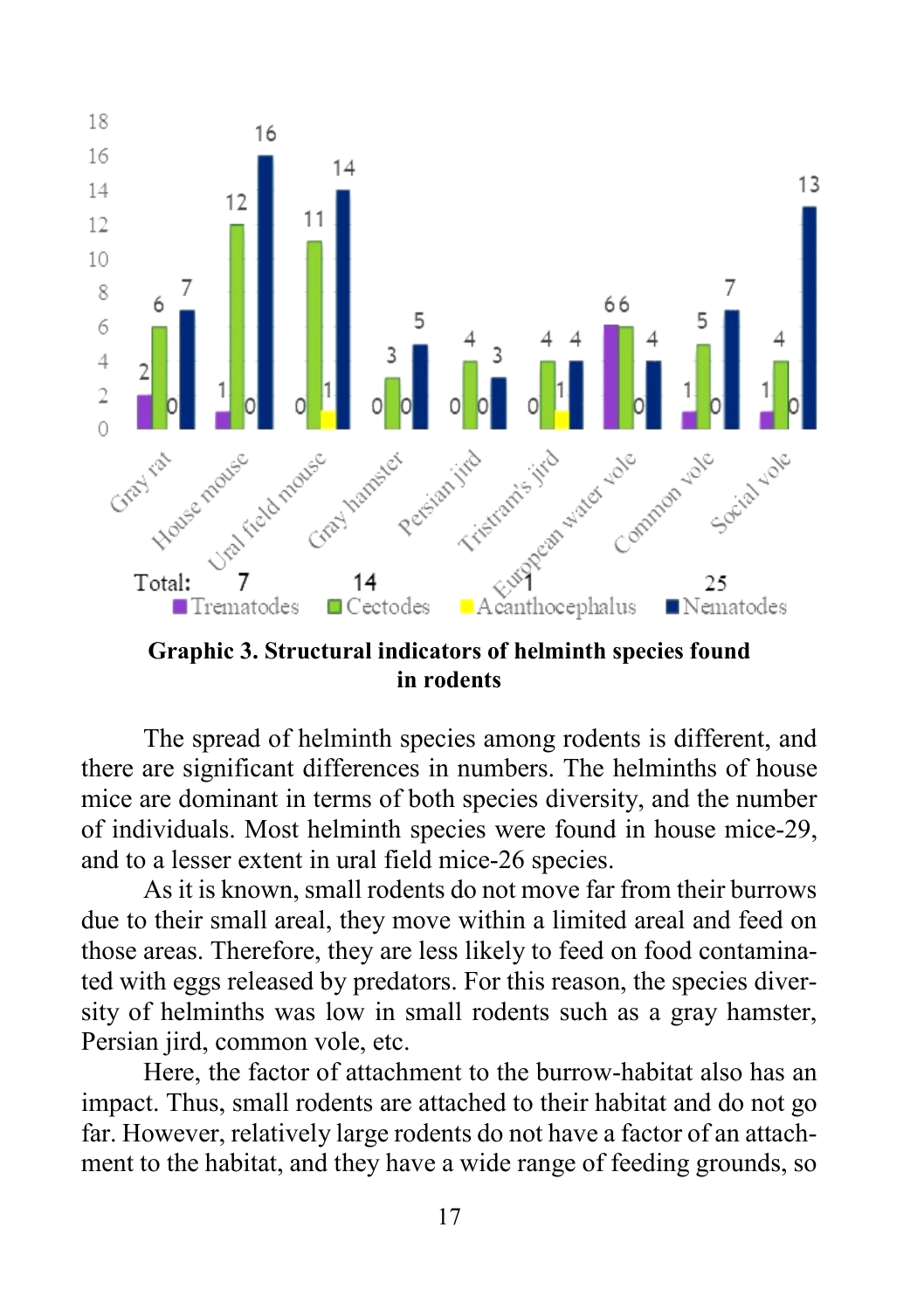they are more likely to come across invasive pathogens, and become infected.

The lifestyle, geographical spread, density in nature, nutritional characteristics, food composition, and other bioecological characteristics of rodents are the main factors influencing the species diversity of their helminths.

#### **CHAPTER VI. LANDSCAPE AND ECOLOGICAL FEATU-RES OF THE SPREAD OF RODENT HELMINTHS IN THE LANKARAN REGION**

This chapter analyzes the degree of spread, and grouping of rodent helminths in horizontal and vertical zones in different landscapeecological zones of the Lankaran region. It was found that the species diversity of helminths in different landscapes is different depending on the influence of biotic and abiotic factors present there. Anthropogenic factors also have a significant impact on landscapes. Thus, as a result of anthropogenic factors, landscapes have changed, and the lifestyle of animals, the number of intermediate hosts have changed significantly. Such changes have had a significant impact on the spread of helminths. The most common helminth infections were recorded in the dry steppe semi-desert (38 species: 4-trematodes, 13-cestodes, 20-nematodes, 1 acanthocephala), and in temperate-humid subtropical landscapes (38 species: 6-trematodes, 12-cestodes, 18-nematodes, 1-acanthocephala), relatively less infection in humid-subtropical (34 species: 5-trematodes, 12-cestodes, 16-nematodes, 1-acanthocephala), temperate-warm broadleaved mountain-forest (29 species: 2-trematodes, 12-cestodes, 14-nematodes, 1-acanthocephala) landscapes, while the lowest infection was recorded in forest-steppe (27 species: 1-trematode, 11-cestodes, 15-nematodes), and mountain-steppe (26 species: 11-cestodes, 15-nematodes, 1-acanthocephala) landscapes (Graphic 4).

As can be seen, the spread of detected helminth species in landscapes varies depending on the characteristics of the studied landscapes. Thus, each landscape has its own components that form the climate, as well as soil types, plant communities, and animal species. The high species composition of helminths in the dry-steppe semi-desert,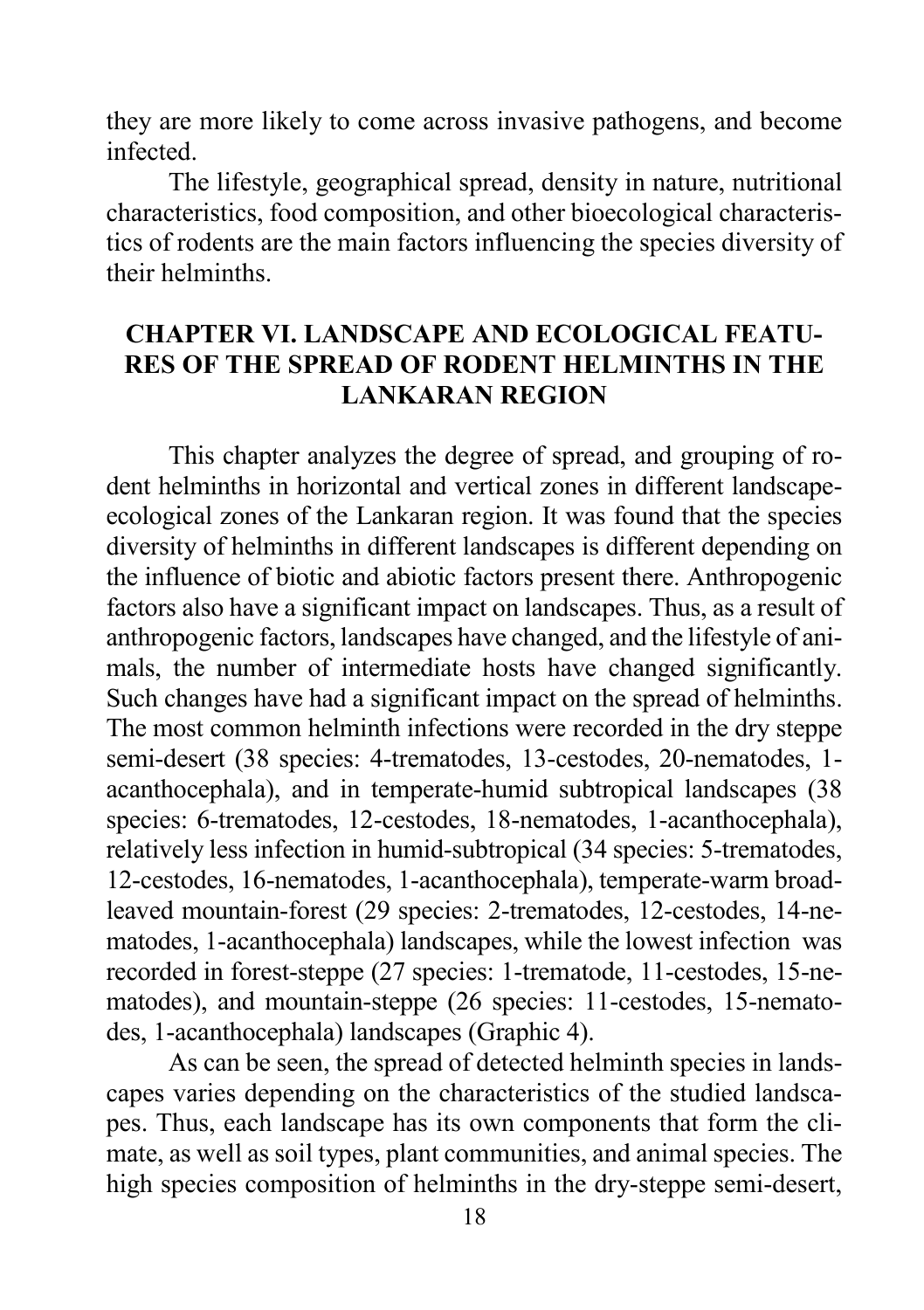and temperate-humid subtropical landscapes of the plain zone is due to the fact that there are all the necessary conditions for the development of helminths.



**Graphic 4. The spread of species included in the helminth fauna of rodents in landscapes**

Of the 7 species of trematodes found in different landscapes of the Lankaran region, 4 were found in dry-steppe semi-desert landscape, 7 in the temperate-humid subtropical landscape, 5 in humid-subtropical landscape, 2 in the temperate-warm broad-leaved mountainforest landscape, and 1 in the forest-steppe landscape.

The high species composition of trematodes in temperate-humid subtropical, and humid-subtropical landscapes is due to the natural climatic conditions of these landscape types, food abundance, favorable conditions- drainage marsh basins for the development and reproduction of freshwater snails, which are intermediate hosts of trematodes. In contrast, forest-steppe, and mountain-steppe landscapes have a dry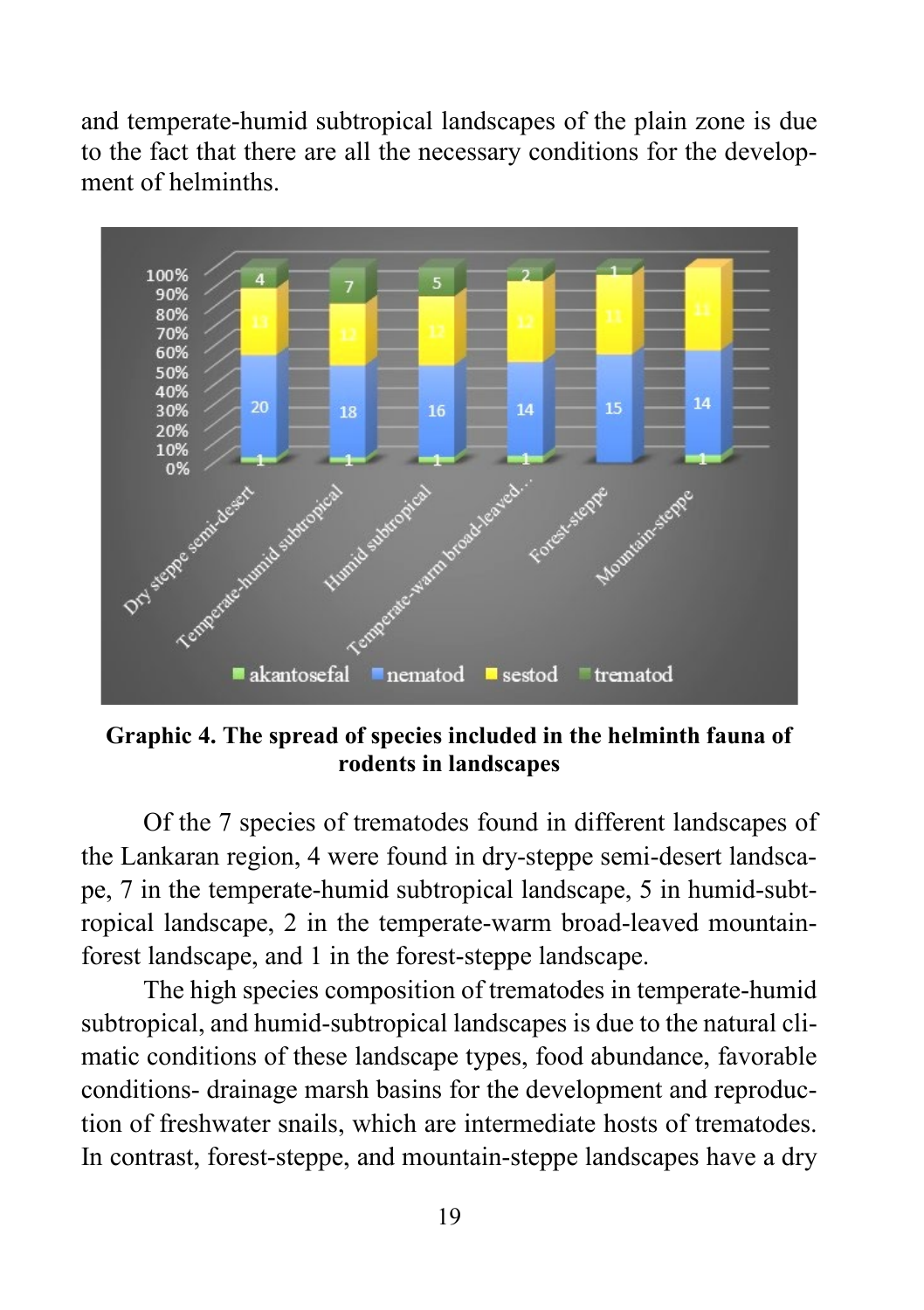climate in summer, and cold in winter, here plant communities, and fauna are poorly developed, and intermediate hosts are poorly developed.

During the research, 14 species of cestodes were found in rodents, of which 13 species in the dry-steppe semi-desert landscape, 12 species in each of the temperate-humid subtropical, humid-subtropical, and temperate-warm broad-leaved mountain-forest landscapes, 11 species in each of the forest-steppe and mountain-steppe landscapes were recorded. It is known that all species of cestodes are biohelminths, and the completion of the development cycle takes place with the participation of various species of invertebrates and vertebrates. In all landscape types, *Paranoplocephala dentata, Catenotaenia pusilla, C.cricetorum, Aprostatandrya caucasica, Andrya montana, and Hymenolepis dimunuta* species are widespread in rodents in the adult stage.

The relative predominance of cestodes in dry steppe semi-desert, and humid subtropical landscapes is due to the favorable conditions for the development and reproduction of their intermediate hosts, oribatid ticks, insects, and other arthropods. *Taenia pisiformis, T.hydatigena, Hydatigera taeniaeformis,* and *Alveococcus multilocularis* species of cestodes were found in the larval stage in rodents. The development of these species is characterized by the richness of the species composition of intermediate, and definitive hosts and these species are very plastic against the effects of both biotic and abiotic factors. Thus, when they are fed, they absorb the invasive eggs of these species together with the feed, and infection occurs. Rodents play an intermediate host role in completing the development cycle of these species. The reason for the infection of rodents with these species is that they live in the same landscape as wild, and carnivorous animals.

Among the detected helminths, nematodes are dominant and are represented by 25 species. Of these, 20 species in the dry-steppe semidesert landscape, 18 in the temperate-humid subtropical landscape, 16 in the humid-subtropical landscape, 14 in the temperate-warm broad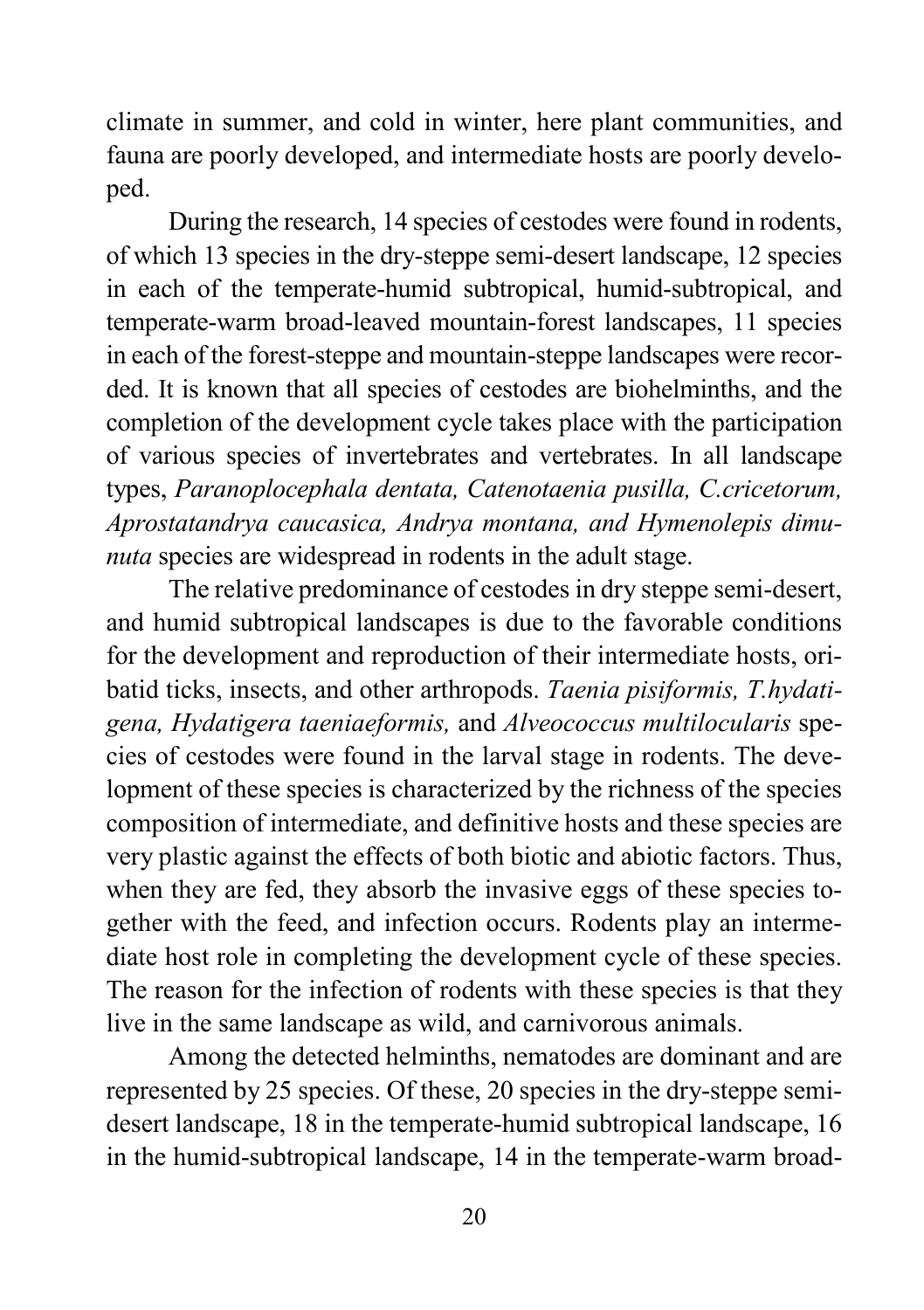leaved mountain-forest landscape, 15 in the forest-steppe landscape, and 14 in the mountain-steppe landscape were recorded.

4 species of nematodes: *Armocapillaria sadovskajae, Gongylonema neoplasticum, G.problematicum, Physaloptera dogieli* are biohelminths, in which insects are intermediate hosts, and rodents are definitive hosts in completing the development cycle. 21 species are geohelminths, the development and spread of which depend on the influence of abiotic factors. Thus, nematode eggs released into the environment can remain in the soil for several months and maintain their vital functions. Because there is enough moisture and humidity in the soil for helminth eggs to grow, they can grow to the infective stage and stay there for a long time, and infection occurs when such eggs are ingested by the definitive hosts.

One species of acanthocephala found during the research was detected in some rodent species in all landscape types, except for the forest-steppe landscape.

In order to analyze the collected helminthological materials, we group them according to the ecological-helminthological vertical landscapes proposed by S.M Asadov<sup>[12](#page-20-0)</sup> (Table 2).

Thus, S.M. Asadov suggested that species detected with high extensiveness and intensity of invasion compose characteristic elements of the complex (core), species found with relatively low extensiveness and intensity compose non-characteristic elements (facultative) of the complex, as well as unspecified, newly described species, conflicting or suspicious species compose a potential element of helminth fauna. Here, the core of helminth fauna, and facultative species compose the main complex, and together with potential species form a whole complex of helminth fauna.

 $\overline{\phantom{a}}$ 

<span id="page-20-0"></span><sup>12</sup>Асадов, С.М. Гельминтофауна жвачных животных СССР и ее экологогеографический анализ. Баку: АН Азерб.ССР, 1960, 511 с., с.337-365.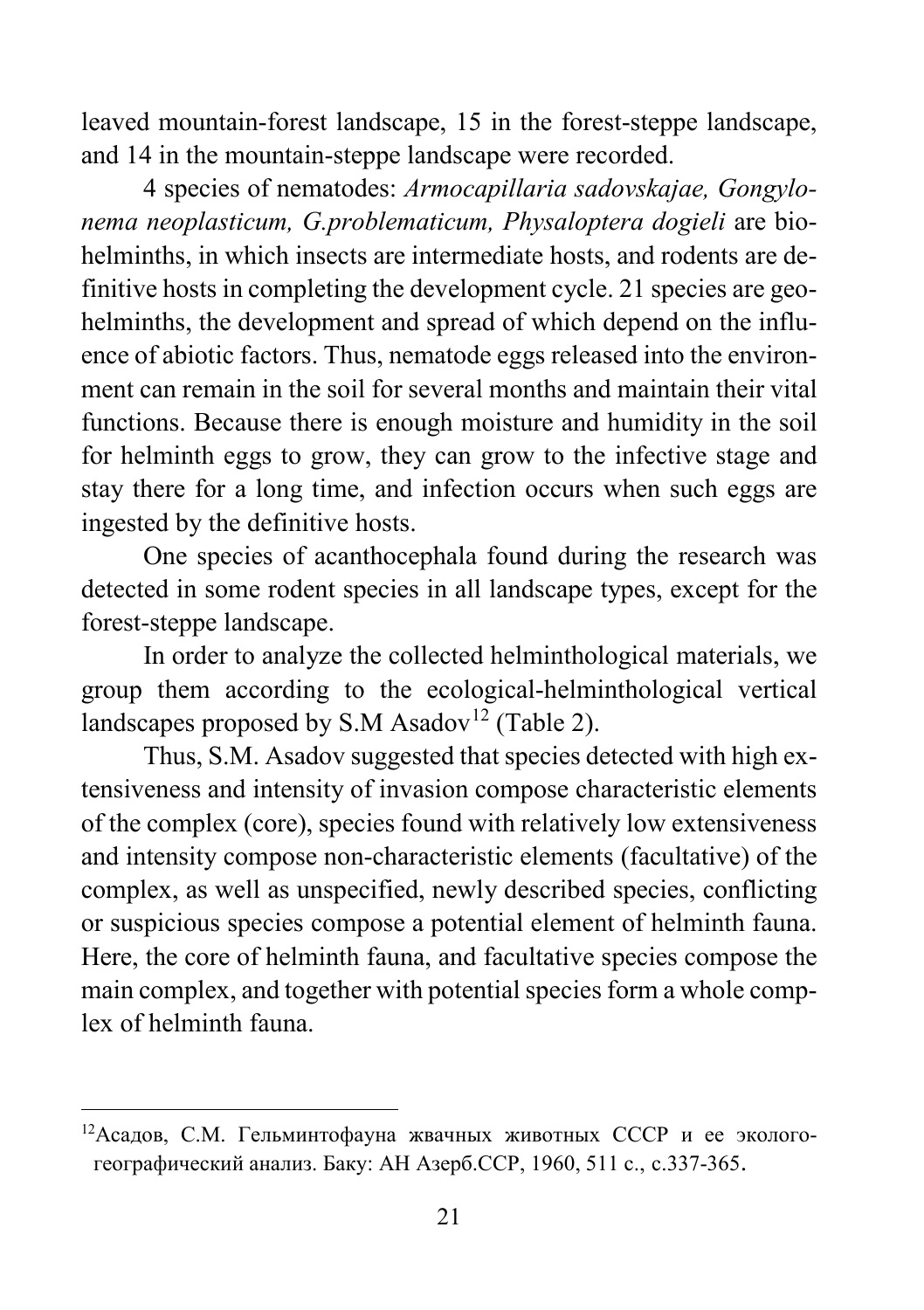#### **Table 2**

#### **The spread of rodent helminths in horizontal and vertical landscape-ecological zones in the Lankaran region**

|                                                                       | Landscapes                       |                                    |                      |                                                               |                   |                     |
|-----------------------------------------------------------------------|----------------------------------|------------------------------------|----------------------|---------------------------------------------------------------|-------------------|---------------------|
| The<br>composition of<br>the complex of<br>rodents'<br>helminth fauna | Dry<br>steppe<br>semi-<br>desert | Temperate-<br>humid<br>subtropical | Humid<br>subtropical | Temperate-<br>warm<br>broad-<br>leaved<br>mountain-<br>forest | Forest-<br>steppe | Mountain-<br>steppe |
|                                                                       | 38                               | 38                                 | $\overline{34}$      | 29                                                            | 27                | $\overline{26}$     |
| Specific (the<br>core of the<br>complex)                              | 31(81.6%)                        | 35(92.1%)                          | 23(67.6%)            | $18(62.1\%)$                                                  | $16(59.2\%)$      | 19(73.0%)           |
| Trematode                                                             |                                  | $6(17.6\%)$                        | $3(13.0\%)$          | $1(5.5\%)$                                                    |                   |                     |
| Cestode                                                               | 12(38.7%)                        | 10(28.5%)                          | 8(34.7%)             | $8(44.4\%)$                                                   | $8(50.0\%)$       | 9(47.3%)            |
| Acanthocephal                                                         | $1(3.2\%)$                       | $1(2.8\%)$                         | $1(4.3\%)$           | $1(5.5\%)$                                                    |                   | $1(5.2\%)$          |
| a                                                                     |                                  |                                    |                      |                                                               |                   |                     |
| Nematode                                                              | 18(58.1%)                        | 17(48.6%)                          | $11(47.8\%)$         | $8(44.4\%)$                                                   | $8(50.0\%)$       | $9(47.3\%)$         |
| Facultative                                                           | 7(22.5%)                         | $3(7.8\%)$                         | 11(32.3%)            | 11(37.9%)                                                     | 11(40.7%)         | $7(26.9\%)$         |
| Trematode                                                             | $4(57.1\%)$                      | $1(33.3\%)$                        | $2(18.1\%)$          | $1(9.0\%)$                                                    | $1(9.1\%)$        |                     |
| Cestode                                                               | 2(28.5%)                         | $2(5.5\%)$                         | $4(40.0\%)$          | 2(28.5%)                                                      | 2(22.2%)          | $1(20.0\%)$         |
| Acanthocephala                                                        |                                  |                                    |                      |                                                               |                   |                     |
| Nematode                                                              | $2(28.6\%)$                      | $1(33.3\%)$                        | $5(45.5\%)$          | $6(54.5\%)$                                                   | $7(63.6\%)$       | $5(71.4\%)$         |
| Complete<br>complex                                                   | $38(100\%)$                      | $38(100\%)$                        | 34(100%)             | $29(100\%)$                                                   | $27(100\%)$       | $26(100\%)$         |
| Number of<br>species specific<br>to landscape                         | $5(13.1\%)$                      | 6(15.7%)                           | $1(2.9\%)$           | $\overline{\phantom{0}}$                                      |                   | $2(7.6\%)$          |
| Number of<br>species specific<br>to the Caucasus                      | $1(2.6\%)$                       | $\overline{\phantom{a}}$           | $1(2.9\%)$           | $\overline{a}$                                                | $2(7.4\%)$        | $\blacksquare$      |
| Number of<br>species with<br>broad zoning                             | 20(52.6%)                        | 21(55.2%)                          | 20(58.8%)            | $\overline{a}$                                                | $19(70.3\%)$      | $17(65.3\%)$        |
| Number of<br>species in<br>common with<br>other<br>landscapes         | $11(28.9\%)$                     | $\overline{\phantom{a}}$           | $10(29.4\%)$         | $\overline{a}$                                                | $10(37.0\%)$      | $4(15.3\%)$         |
| Number of<br>biohelminths                                             | $22(57.8\%)$                     | $24(63.1\%)$                       | $18(52.9\%)$         | 15(51.7%)                                                     | $16(59.2\%)$      | $12(46.1\%)$        |
| Number of<br>geohelminths                                             | $16(42.1\%)$                     | $14(36.8\%)$                       | $16(47.0\%)$         | $14(48.2\%)$                                                  | 13(48.3%)         | $14(53.8\%)$        |

*Note: the first number is the number of helminths found in rodents; in parentheses — indicates the extensiveness of the invasion.*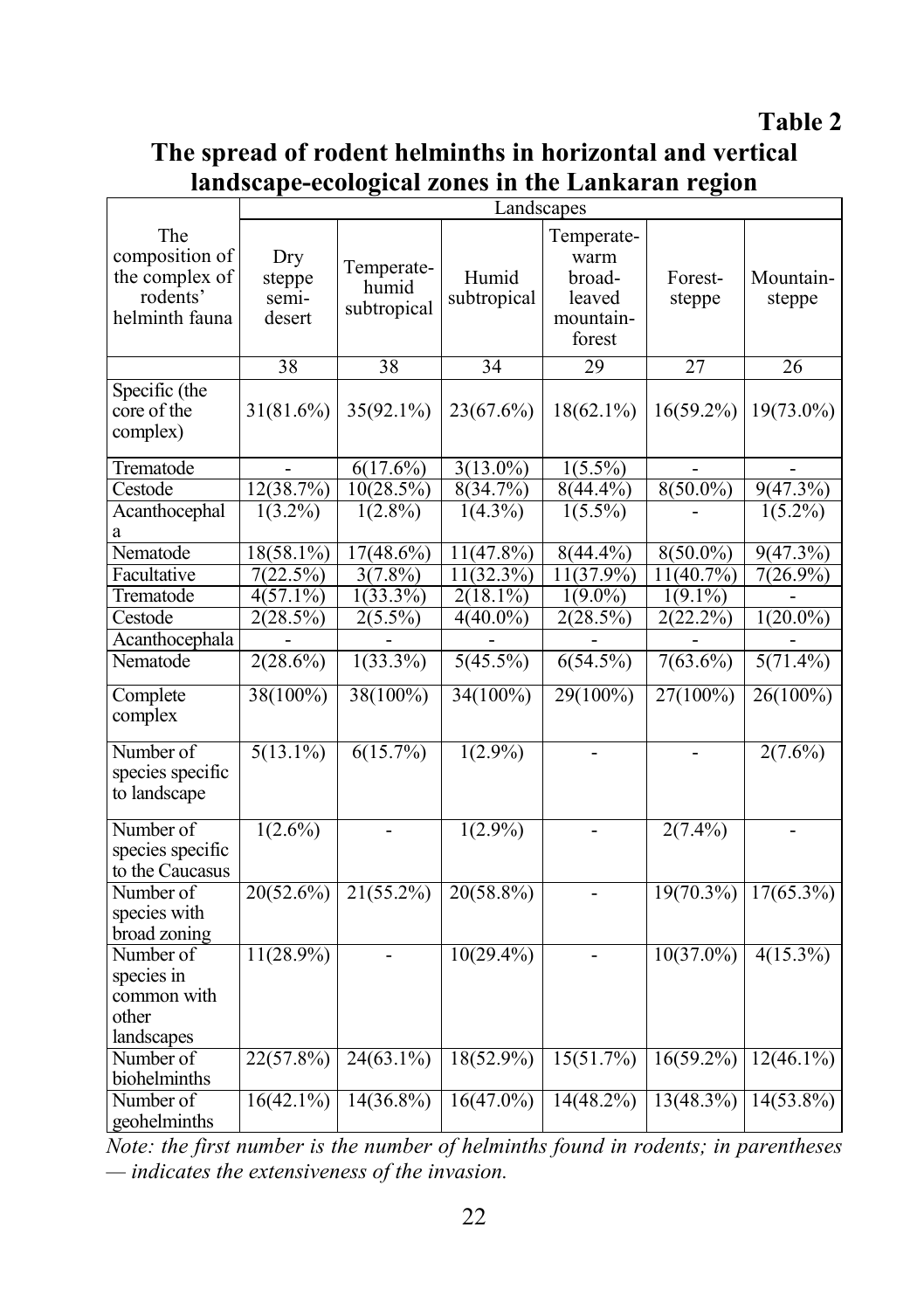As can be seen from the table, the temperate subtropical landscape (35 species, 92.1%) predominates due to the number of characteristic species. The next are dry steppe semi-desert landscapes (31 species, 81.6%). The humid-subtropical landscape forms a transition zone between plains and mountain zones. In these areas, rodents are more likely to migrate due to the lack of permanent habitat. For this reason, the number indicators- extensiveness of specific species in the landscape (23 species, 67.6%) is slightly lower compared to the other landscapes. The temperate-subtropical landscape dominates other landscapes in terms of the number of trematodes (6 species, 17.6%), which is due to the presence of favorable conditions for the reproduction of freshwater snails, which are intermediate hosts of trematodes in the area. The infection with cestodes is dominated by dry steppe semidesert (12 species, 38.7%), and temperate-humid subtropical landscapes (10 species, 28.5%); the infection with nematodes is dominated by dry-steppe semi-desert (18 species, 58.1%), and temperate-humid subtropical landscapes (17 species, 48.6%). This is due to the presence of biotic and abiotic factors favorable for the development of cestodes, and nematodes in these landscapes.

No sharp zoning was observed in the grouping and spread of facultative species. The lowest infection with facultative species was recorded in the temperate-humid subtropical landscape (3 species, 7.8%), and the high infection in the humid-subtropical (11 species, 32.3%), temperate-warm broad-leaved mountain-forest (11 species, 37.9%), and forest-steppe landscapes (11 species, 40.7%).

Due to the number of species which specific to the zone, temperate-humid subtropical (6 species, 15.7%), and dry steppe semi-desert (5 species, 13.1%) landscapes located in the plain zone dominate over the foothills, and mountainous landscapes. No specific species were found in the temperate-warm broad-leaved mountain-forest, and forest-steppe landscapes.

Species with wide zoning were found with high extensiveness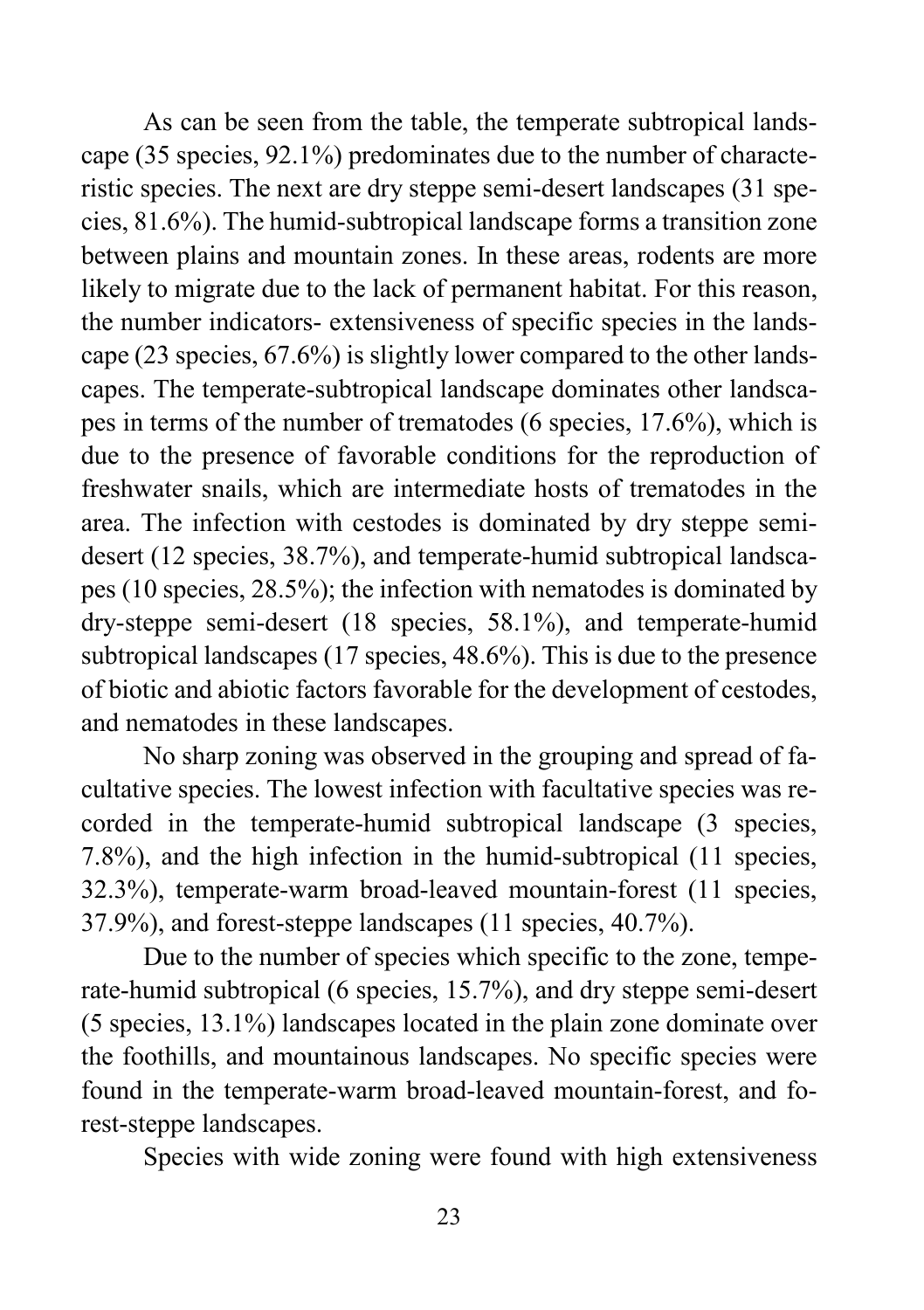(52.6-70.3%) in all landscape-ecological zones, except for temperatewarm broad-leaved mountain-forest landscape.

11 (28.9%) of the species found in the dry steppe semi-desert landscape, 10 (29.4%) in the humid-subtropical landscape, 10 (37.6%) in the forest-steppe landscape, and 4 (15.3%) in the mountain-steppe landscape are common with helminth species of other landscapes (Graphic 5).

The number of biohelminths (24 species, 63.1%) predominates in temperate-subtropical landscapes, and the number of geohelminths (16 species, 47.0%) predominates in dry steppe semi-desert, and humid-subtropical landscapes.

Some species of helminths found in rodents have been found to be common with domestic and wild lagomorphs, predators, ungulates, poultry, and human helminths from the other systematic groups.



# **Graphic 5. The spread of rodent helminths in landscape-ecological zones in the Lankaran region**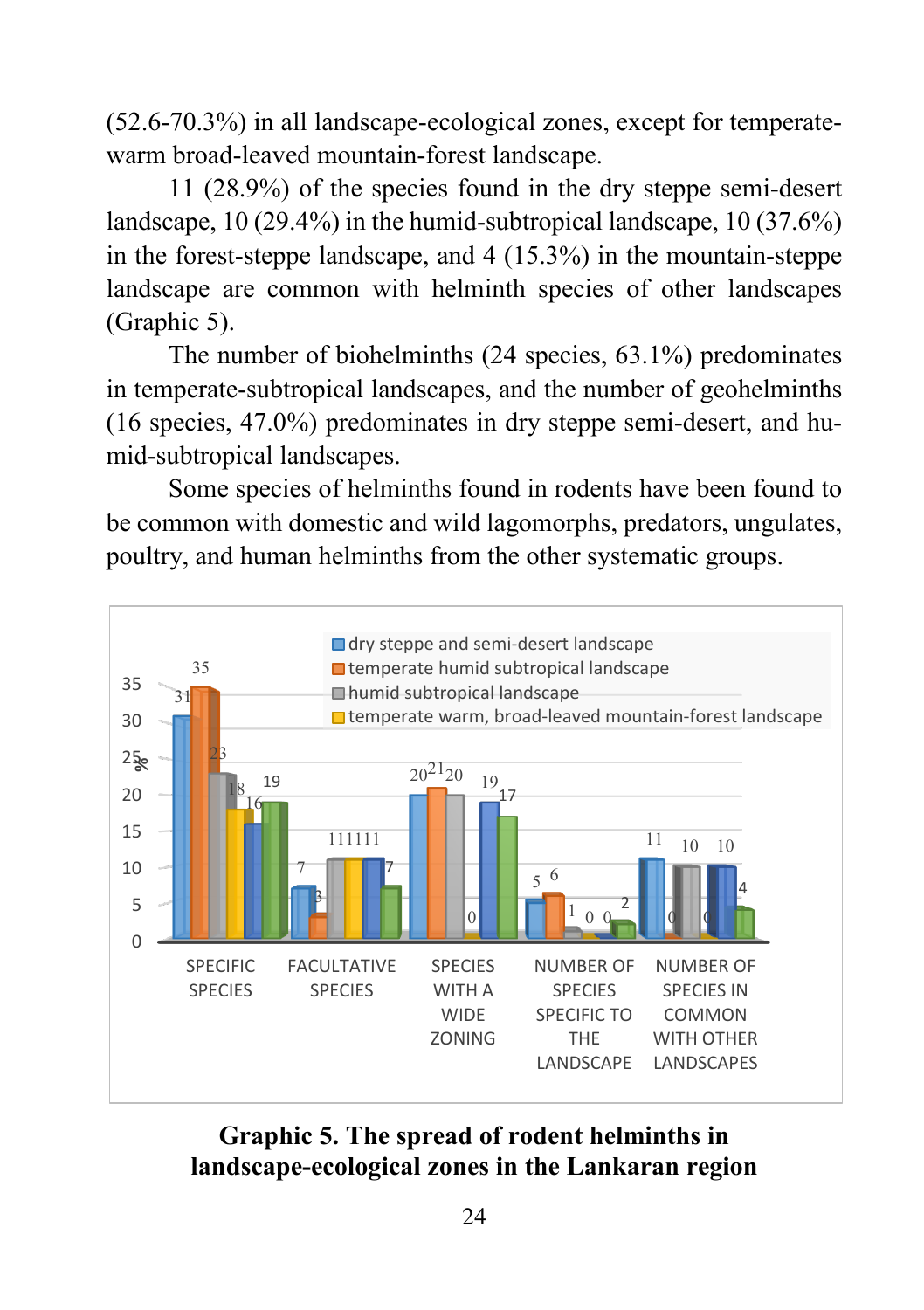### **CHAPTER VII. THE ROLE OF RODENTS IN THE PRESERVATION AND SPREAD OF HELMINTHIC PATHOGENS OF HUMANS, MAMMALS, AND BIRDS IN NATURE**

In recent years, the socio-economic transition in Azerbaijan, as well as in the Lankaran region, has led to a change in the relationship between humans and domestic animals. Due to the land reform in the country, the structure of natural landscapes inhabited by wild mammals, including rodents, has been changed and replaced by cultural landscapes. All this has led to a gradual narrowing of the habitats of rodents, an increase in their density in natural landscapes, and, consequently, a lack of food. For this reason, some species of rodents are widespread in various landscapes of the region and regularly inhabit human settlements or enter there, they contaminate the areas where they spread, including human settlements, with invading pathogens. These improve the relationship between humans and domestic animals with wild animals, including rodents. The infectious exchange occurs between wild mammals, including rodents, and domestic animals and humans when veterinary-sanitary rules are not strictly observed during such relations.

Taking into account all this, this chapter explains in detail the epizootiological and epidemiological significance of rodent helminths in the Lankaran region, the role of rodents in the transmission of some major helminthic pathogens to humans, and domestic animals.

It is known that rodents are natural carriers and spreaders of many invasive and infectious diseases in nature, including helminthic pathogens. Under favorable conditions, these pathogens can be transmitted to pets and humans.

As a result of the research, 47 species of helminth were characterized epidemiologically and epizootiologically, and 10 species were identified as potentially dangerous by infecting humans and domestic animals. Of the trematodes, *Echinostoma mijagawai* is of epizootiological importance for domestic waterfowl and chickens, *Gastrodiscoides*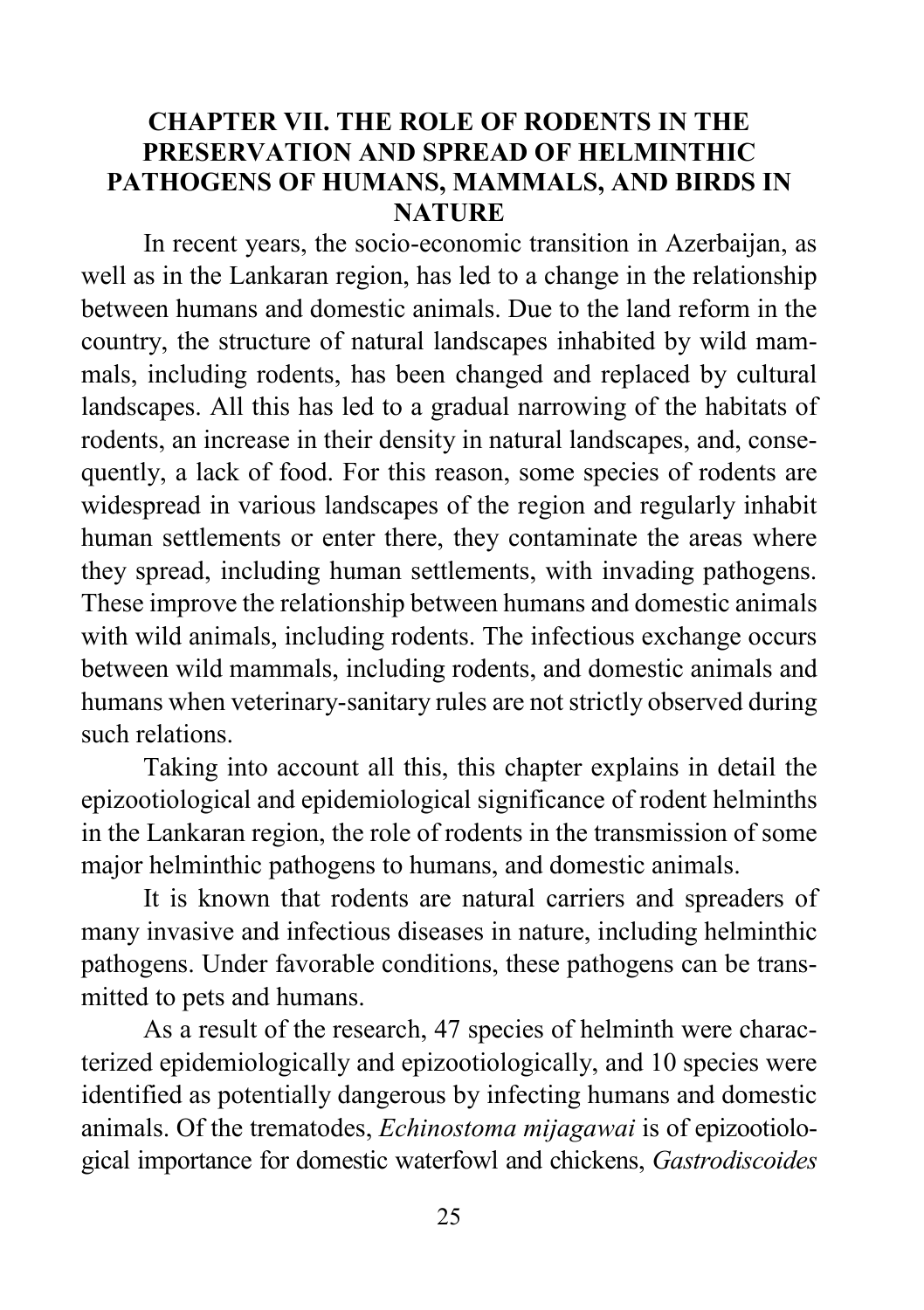*hominis* is of epizootiological importance for domestic pigs, and is of epidemiological importance for humans.

*G.hominis* is mainly spread among water voles. Given the fact that the species is also parasitic on humans and poses a potential threat to domestic pigs, the spread of water voles around habitats should be limited, and sanitary and hygienic norms should be strictly observed.

*Taenia hydatigena,* and *Alveococcus multilocularis species* of cestodes are of epizootiological importance for Canidae, and Feliformia in adult stage, ungulates in larval stage, are of epidemiological importance for humans, *Hydatigera taeniaeformis of cestode, Hepaticola hepatica of nematodes, Moniliformis moniliformis of acanthocephalans are of* epizootiological *significance for* Canidae, and Feliformia, epidemiological importances for humans, *Taenia pisiformis is of e*pizootiological importance for cats and dogs. *Hymenolepis diminuta,* and *Syphacia obvelata* are of epidemiological importance to humans. These species have been repeatedly found in humans in Azerbaijan and abroad in adult stage<sup>[13,](#page-25-0) [14](#page-25-1), 15</sup>. These species, found in various species of rodents in the Lankaran region, pose a potential threat to people living in those areas (Table 3).

The results of our research show that the domesticated and wild predators play an important role in the transmission of helminthic pathogens found in rodents to the synanthropic environment, and their spread among humans and domesticated ungulates. Therefore, the numbers of wild predators, especially wild d Canidae and Feliformia should be constantly monitored and regulated in the wild and synanthropic environment. The number of stray dogs and cats should not be allowed to get out of control, especially in residential areas and farms.

 $\overline{a}$ 

<span id="page-25-0"></span><sup>13</sup> Алибеков, А.М. Оценка эпидемиологической ситуации по гельминтозам в Азербайджане. Фундам.исслед. 2011, №9, ч.3, с.377-381

<span id="page-25-1"></span><sup>14</sup> Кириллов, А.А., Кириллова, Н.Ю., Чихляев, Н.В. Эпидемиологический и эпизоотологический потенциал гельминтов позвоночных Средного Поволжья. Самарская Лука: проблемы региональной и глобальной экологии, 2014, т.23, №2, с.191-200.

<span id="page-25-2"></span><sup>15</sup> Mowlavi, G., Mobedi, J., Mammishi, S. Hymenolepis diminuta (Rudolphi,1819) infection in a child from Iran (Iran Journal Public Health, 2008?37 (2), p.120-123).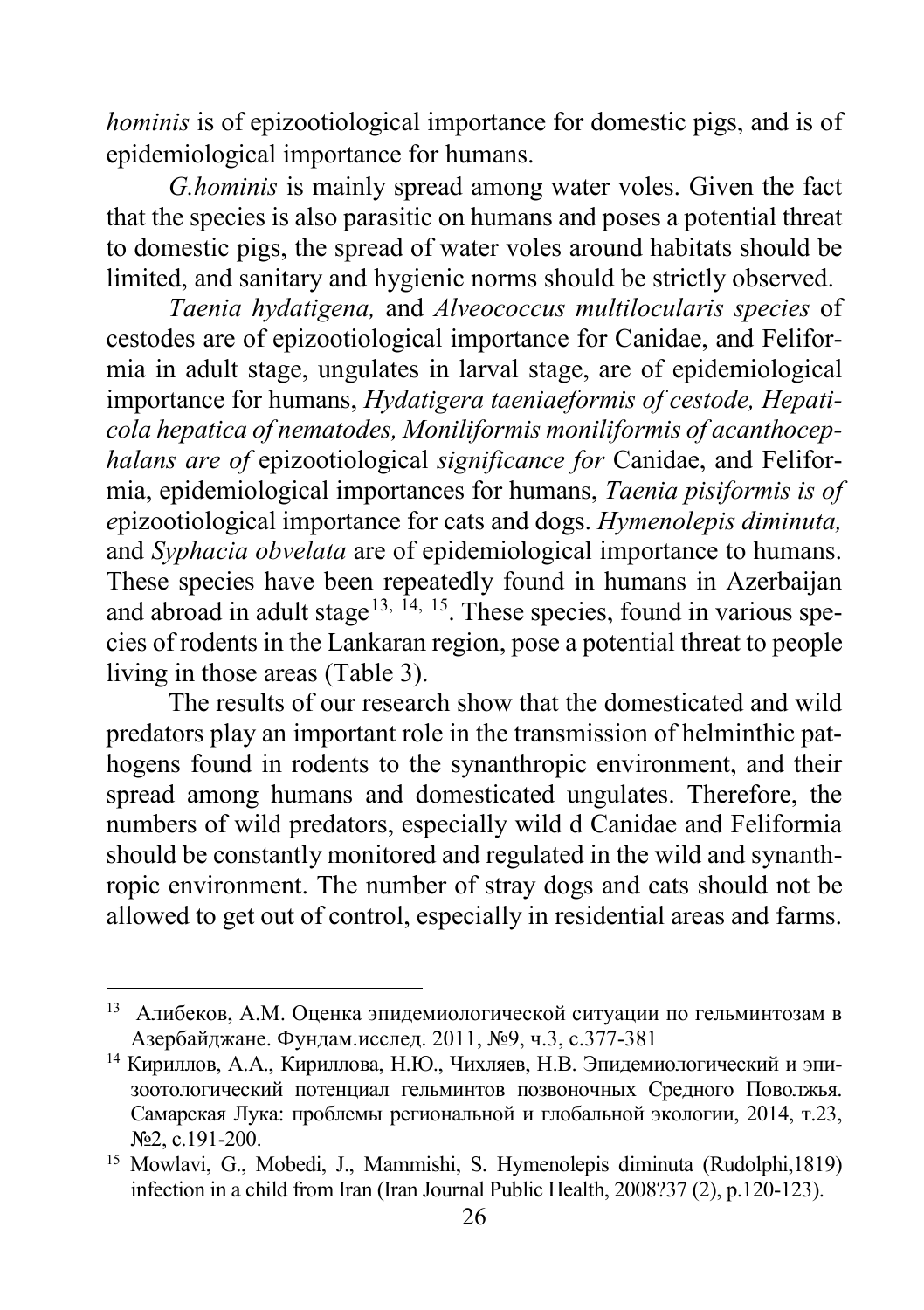**Table 3**

| Species of rodents of epizootiological and epidemiological |  |
|------------------------------------------------------------|--|
| importance in Lankaran region                              |  |

| Helminths                                                 | <b>Developme</b><br>nt stages | Epidemiolo<br>gical<br>significance | ignificance<br>Epizootiolo<br>gical                                                       | Significance<br>stage |
|-----------------------------------------------------------|-------------------------------|-------------------------------------|-------------------------------------------------------------------------------------------|-----------------------|
| Gastrodiscoides hominis<br>Lewis et Mc.Connal, 1876       | Adult                         | $^{+}$                              | Domesticated<br>pigs                                                                      | Adult                 |
| Echinostoma mijagawai<br>İshii, 1932                      | Adult                         |                                     | Duck, goose,<br>chicken                                                                   | Adult                 |
| Hymenolepis diminuta<br>Rudolphi, 1819                    | Adult                         | $^{+}$                              |                                                                                           | Adult                 |
| Taenia pisiformis, larvae<br>(Bloch, 1780)                | Intermediate,<br>larvae       |                                     | "dog-like"<br>carnivorans,<br>and "cat-like"<br>carnivorans                               | Adult                 |
| Taenia hydatigena, larvae<br>Pallas, 1766                 | Intermediate,<br>larvae       | $^{+}$                              | "dog-like"<br>carnivorans,<br>and "cat-like"<br>carnivorans,<br>domesticated<br>ungulates | Adult,<br>larvae      |
| Hydatigera<br>taeniaeformis, larvae<br>(Batsch, 1786)     | Intermediate,<br>larvae       | $+$                                 | "dog-like"<br>carnivorans,<br>and "cat-like"<br>carnivorans                               | Adult                 |
| Alveococcus<br>multilocularis, larvae<br>(Leuckart, 1863) | Intermediate,<br>larvae       | $+$                                 | "dog-like"<br>carnivorans,<br>and "cat-like"<br>carnivorans,<br>ruminants                 | Adult,<br>larvae      |
| Hepaticola hepatica<br>(Bancroft, 1893)                   | egg                           | $\ddot{}$                           | "dog-like"<br>carnivorans,<br>and "cat-like"<br>carnivorans,<br>ruminants                 | Adult, egg            |
| Syphacia obvelata<br>(Rudolphi, 1802)                     | Adult                         | $+$                                 |                                                                                           | Adult                 |
| Moniliformis moniliformis<br>$(B$ remser, 1811)           | Adult                         | $^{+}$                              | Dog, cat                                                                                  | Adult                 |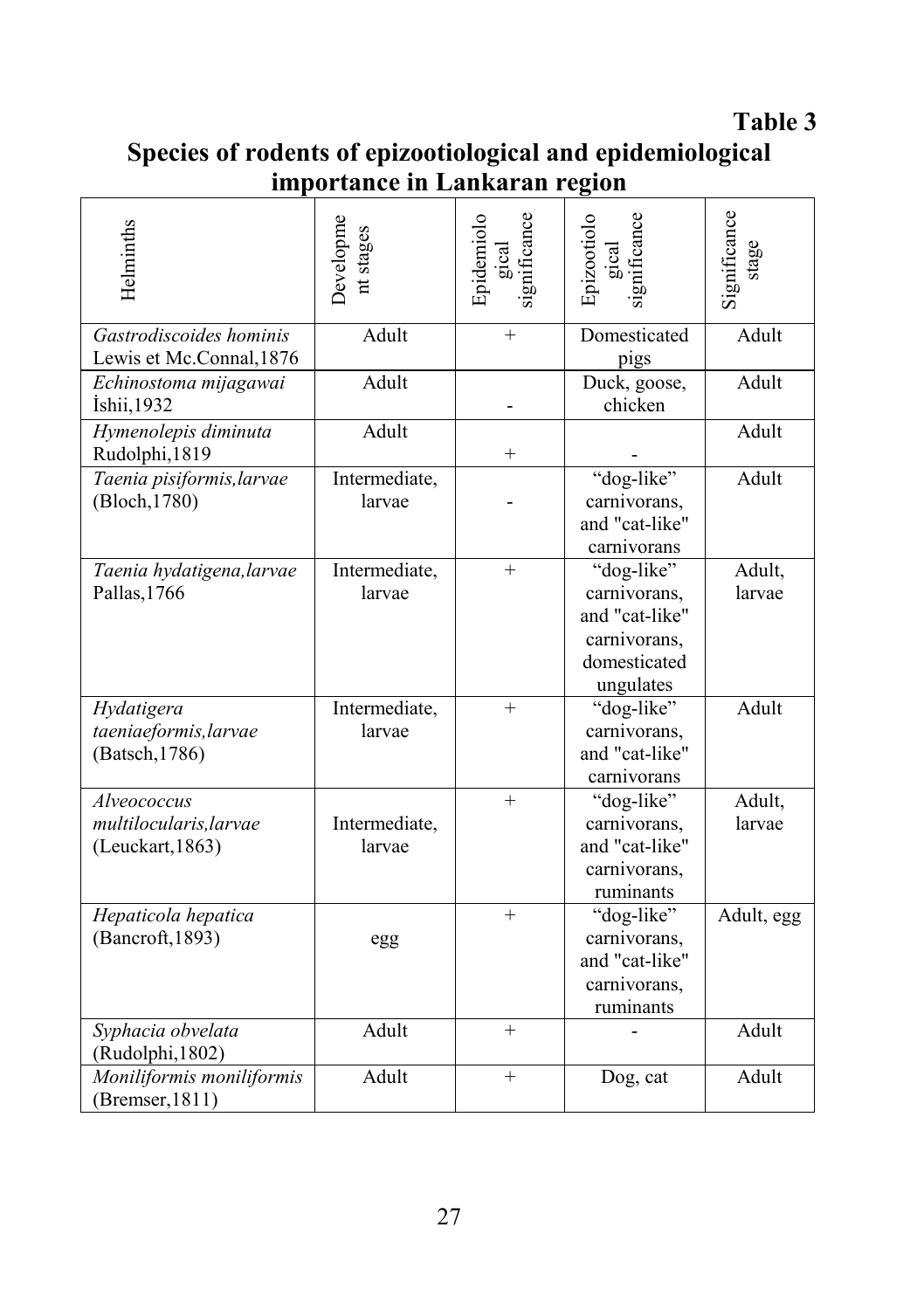As can be seen, rodents play an important role in the conservation of helminthic pathogens in humans, mammals, and birds in nature and in their transmission to the synanthropic environment by playing the role of definitive, intermediate, reservoir, and facultative host. In addition, they play an important role in the food chain of various animals (predators, birds, reptiles, etc.) in the biocenosis. Therefore, preventive and control measures should be strengthened to rehabilitate humans, domesticated predators, ungulates, and birds from helminthic pathogens in a synanthropic environment.

#### **RESULTS**

- 1.For the first time in Azerbaijan, the helminth fauna of rodents was studied in the Lankaran region, and 47 species of helminths were found to be parasitic. The helminth fauna consists of 7 species of trematodes, 14 species of cestodes, 1 species of acanthocephala, and 25 species of nematodes. According to the development cycle, 26 species were identified as biohelminths and 21 species as geohelminths.
- 2. For the first time in Azerbaijan, 12 species of helminths *(Brachylaemus recurvus, Psilostomum arvicola, Andrya montana, Paranoplocephala dentata, Catenotaenia dendritica, Rodentolepis straminea, Thominx gastrica, Trichoonigomia, Trichocepligus carlieri, carlieri, Thominx gastrica, Trichocephalus carlieri)* in rodents were discovered by us in the Lankaran region. The spread of rodent helminths in the Lankaran region was studied, and *Catenotaenia dendritica* (*Goeze,* 1782) Janicki, 1904 and *Heligmosomoides glareoli* (Baylis, 1928*)* species were identified as specific for the mountainsteppe landscape; *H.yorkei* Schulz, 1926 and *Thominx gastrica* (Baylis, 1926) species were identified as specific to the Caucasian fauna.
- 3.For the first time, the spread of rodent helminths in different landscape-ecological zones of the Lankaran region was studied, and 38 species (4 - trematodes, 13 - cestodes, 20 - nematodes and 1 - acanthocephala) in the dry-steppe semi-desert landscape (with repeated species); 38 species in temperate-humid subtropical landscape (7 -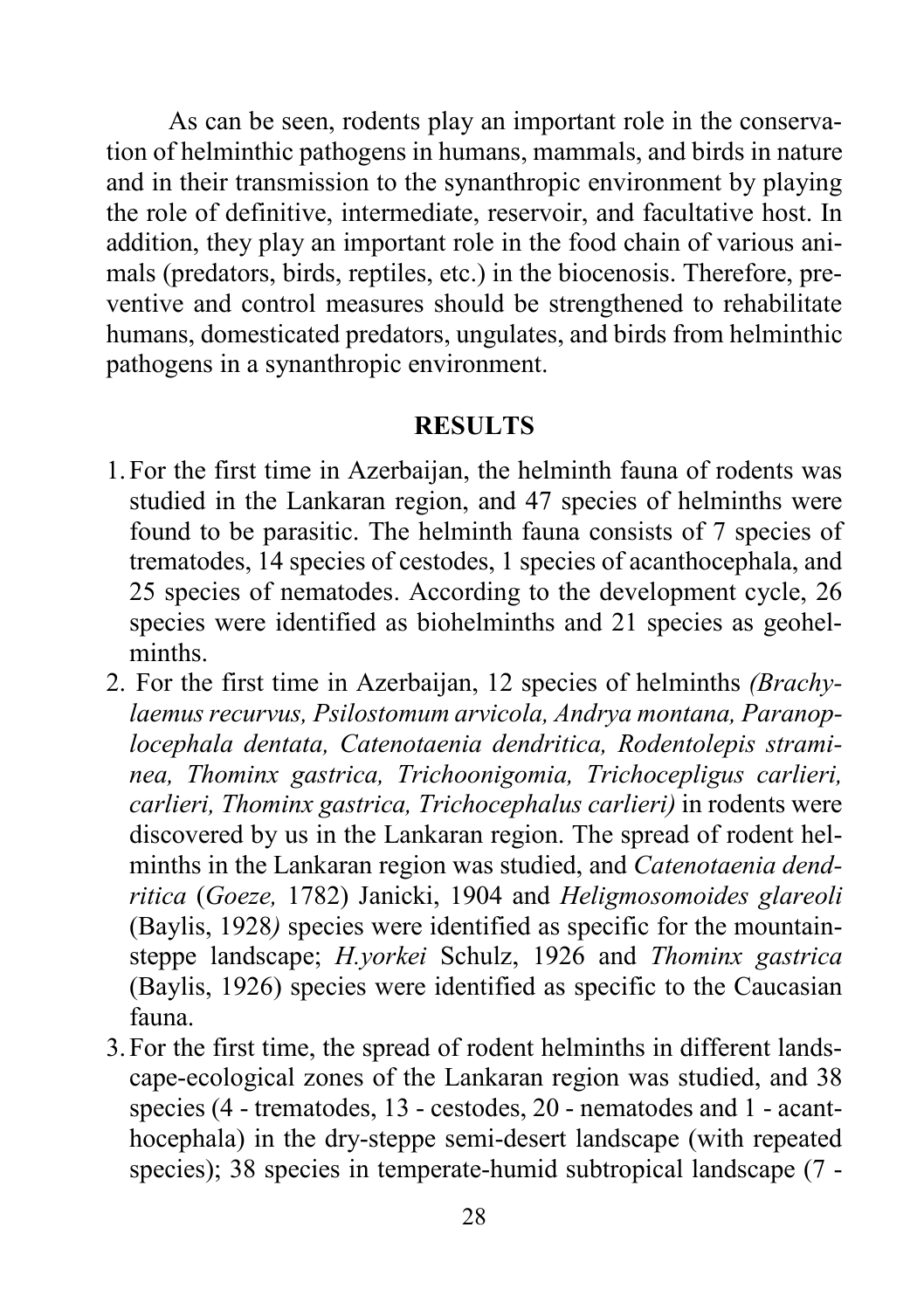trematodes, 12 - cestodes, 18 - nematodes, 1 - acanthocephala); 34 species in the humid-subtropical landscape (5 - trematodes, 12 - cestodes, 16 - nematodes, 1 - acanthocephala); 29 species in the temperate-warm broad-leaved mountain-forest landscape (2 - trematodes, 12 - cestodes, 14 - nematodes, 1 - acanthocephala); 27 species (1 trematode, 11 cestodes, 15 nematodes) in forest-steppe landscape, and 26 species (11 cestodes, 14 nematodes, 1 acanthocephala) were found in the mountain-steppe landscape.

- 4.For the first time in Azerbaijan, the spread of rodent helminths on hosts in the Lankaran region was analyzed, and in gray rats - 15, house mice - 29, ural field mouse - 26, gray hamster - 8, Persian jird - 7, Tristram's jird - 9, water vole-16, common vole-12, and social vole-18 species of helminths were found to be parasitic.
- 5.For the first time, Persian jird, and Tristram's jird was recorded by us as an intermediate host in the larval stage of the *Taenia hydatigena* species, house and forest mice were recorded by us as the definitive hosts for the *Trichocephalus carlieri* species.
- 6.For the first time in Lankaran region, 10 species of rodent helminths of epizootiological and epidemiological importance: *Gastrodiscoides hominis, Echinostoma mijagawai, Taenia pisiformis, T.hydatigena, Hydatigera taeniaeformis, Alveococcus multilocularis, Hymenolepis diminuta, Hepaticola hepatica, Syphacia obvelata* and *Moniliformis moniliformis* were identified as a serious threat to humans and pets.
- 7.For the first time, the role of rodents in the formation of natural foci of gastroescoidosis, hymenolepidiosis, taeniasis, and alveococcosis, which pose a serious threat to human and domestic animals health, was identified and appropriate control measures were developed.

#### **PREVENTIVE MEASURES**

1. Taking into account the widespread of gastrodiscoidosis, hymenolepiasis, alveococcosis, and taeniasis pathogens *(Gastrodiscoides hominis, Hymenolepis diminuta, Alveococcus multilocularis, Taenia hydatigena, Hydatigera taeniaeformis)* among rodents in Lan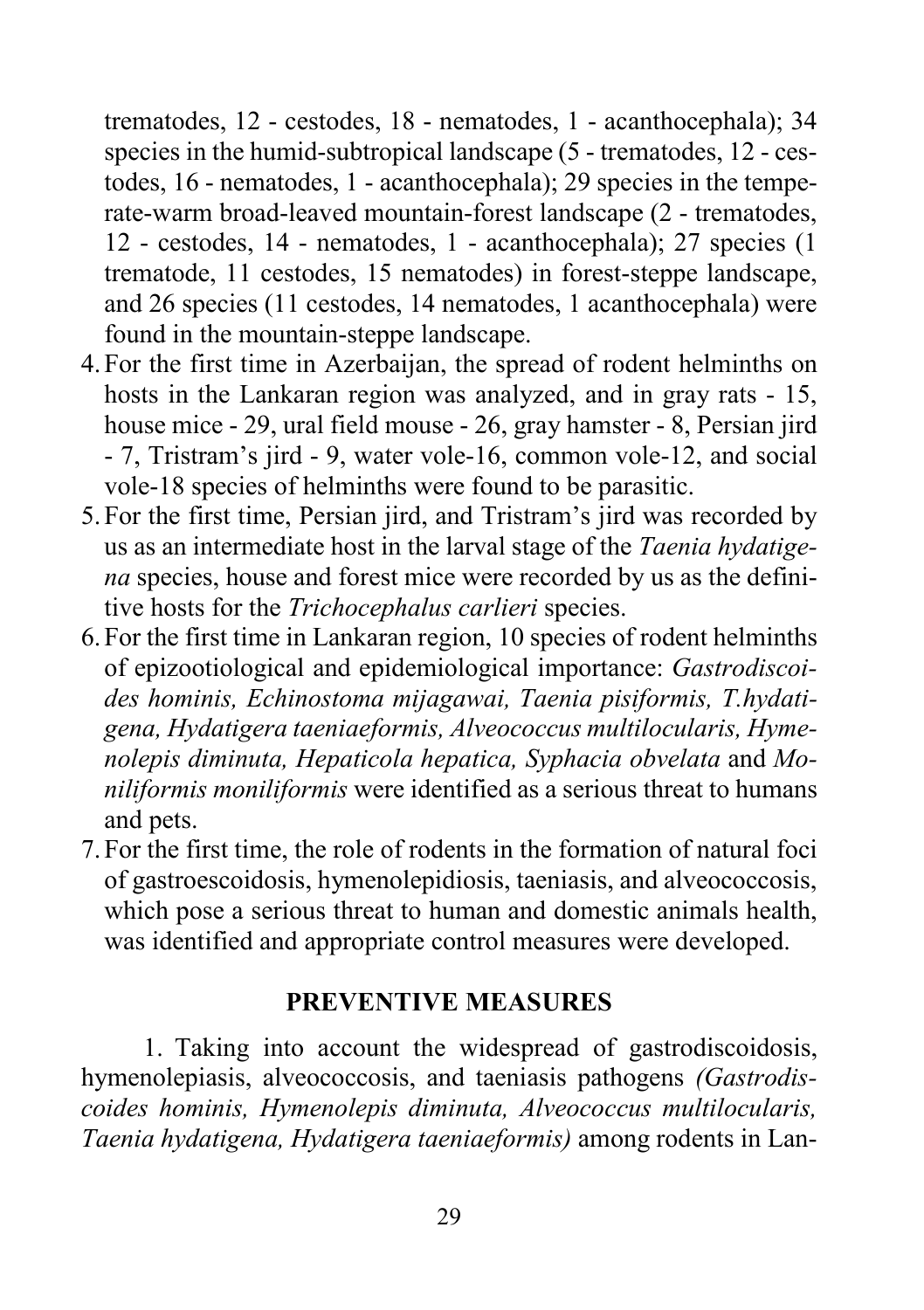karan region, and commonize with the helminths of humans, and domesticated ungulates, their definitive hosts (dogs and cats) should be dewormed in a synanthropic environment, and stray dogs and cats unsuitable for farms should be neutralized.

This work should be carried out by regional employees of the Republican Veterinary Service Laboratories.

2. In order to prevent the transmission of pathogens of gastrodiscoidosis, cysticercosis, alveococcosis, etc., which parasitize rodents in the larval stage and pose a serious threat to human health, to the definitive hosts, and to eliminate the foci of spread, the foci of the spread of rodents which are intermediate hosts of these helminthic pathogens in the synanthropic environment should be eliminated.

This work should be carried out by the employees of the regional departments of the Republican Anti-Plague Station.

3. In order to prevent the transmission of cysticercosis and alveococcosis pathogens (larval stage of teniidiosis) which parasitize in wild, domesticated ungulates, and other herbivores, to the definitive hosts in synanthropic environment, and to eliminate the foci of spread, the animals should be slaughtered at slaughterhouses. Control over the release or neutralization of infected or excreted organs of animals slaughtered in nature corners, public catering and tourism facilities, roadsides, and other areas, as well as internal organs of birds and animals, hunted during the hunting season should be strengthened.

This work should be regularly monitored by the employees of regional departments of the Ministry of Ecology and Natural Resources, and employees of the Republican Veterinary Service.

4. The general preventive and control measures proposed against this or other helminthic pathogens are as follows:

- grazing of flock of sheep, and herd of cattle should not be allowed in wildlife reserves;

- existing anti-poaching measures should be strengthened;

- Recommendations of relevant parasitologists, along with other ecologists, should be taken into account when preparing an action plan for the protection and enhancement of wildlife;

- In order to protect wildlife from infectious and invasive pathogens and to strengthen the promotion of health measures in nature, the rubric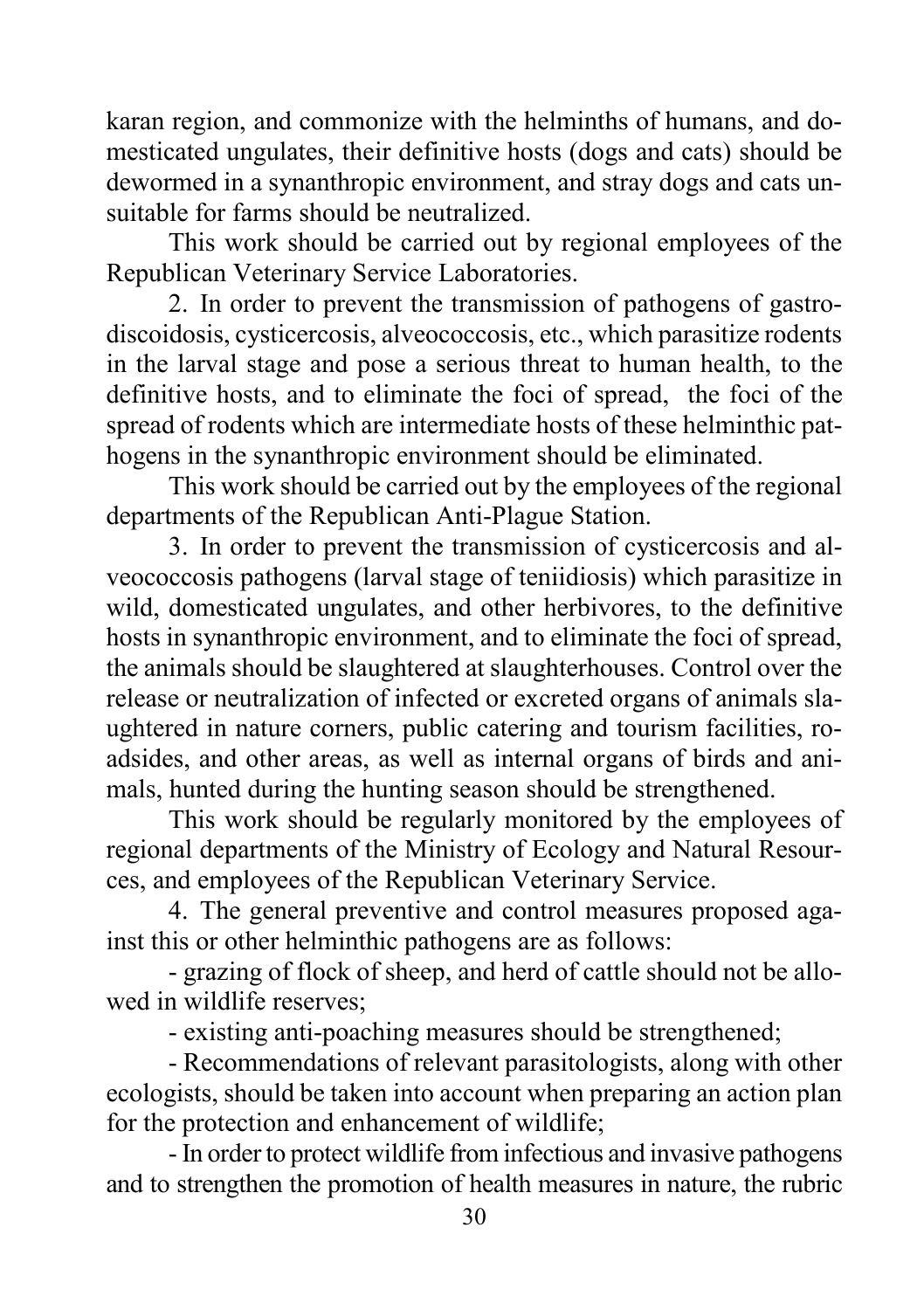"For Healthy Nature" should be opened in the official media of the Republic and specialized scientists should be involved in this work.

# **LİST OF PUBLİSHED SCİENTİFİC WORKS ON THE TOPİC OF THE DİSSERTATİON:**

- 1. Fətəliyev, Q.H., Aslanova, E.K. Lənkəran təbii vilayətində ev siçanının helmintlərinin növ müxtəlifliyi və onların yayılmasının landşaft-ekoloji xüsusiyyətləri // - Bakı: AMEA Zoologiya İnstitutunun əsərləri, - 2014. Cild 32, №1, - s. 44-48.
- 2. Fətəliyev, Q.H., Aslanova, E.K. Lənkəran təbii vilayətinin düzənlik qurşağında yayılan gəmiricilərin *(Rodentia)* helmint faunası // - Gəncə: AMEA-nın Xəbərləri, - 2015. №1(59), - s. 8-14.
- 3. Aslanova, E.K. Lənkəran təbii vilayətinin düzənlik qurşağında meşə siçanının helmint faunasının landşaftlar üzrə yayılması // - Bakı: AMEA Zooogiya İnstitutunun əsərləri, - 2016. Cild 34, №1, - s. 12-19.
- 4. Aslanova, E.K. Lənkəran təbii vilayətinin düzənlik qurşağında gəmiricilərin helmint faunası və onun bioekoloji xüsusiyyətləri // - Bakı: AMEA-nın Xəbərləri, biologiya və tibb elmləri seriyası, - 2016. Cild 71, №1, - s. 81-88.
- 5. Фаталиев, Г.Г., Асланова, Э.К. Трематодофауна водяной полевки *(Arvicola terrestris L.)* на равнинном поясе Ленкоранской природной области Азербайджана // -Москва: Российский Паразитологический журнал, - 2017. Том 42, выпуск 4, - с. 316-319.
- 6. Aslanova, E.K. Lənkəran təbii vilayətində boz siçovulun *(Rattus norvegicus)* helmint faunasının landşaft-ekoloji xüsusiyyətləri // AMEA və Rusiya Kənd Təsərrüfatı Elmlər Akademiyasının həqiqi üzvü,akad. Y.H.Hacıyevin, hər 2 akademiyanın müxbir üzvü, akad. N.M.Şirinovun 90 illik yubileyinə həsr olunmuş "Baytarlıq elminin inkişafı istiqamətlərində innovasiyaların tətbiqi" mövzusunda beyn. elmi-prak.konf.mat-rı, - Bakı: Müəllim, - 25 - 26 oktyabr, - 2019, s. 196-200.
- 7. Асланова, Э.К. Грызуны как промежуточные хозяева в распространении цестод в Ленкоранской природной области Азербайджана // XXI Межд.науч.конф. «Биологическое разнообразие Кавказа и Юга России» посвя. 25-летию Ингушского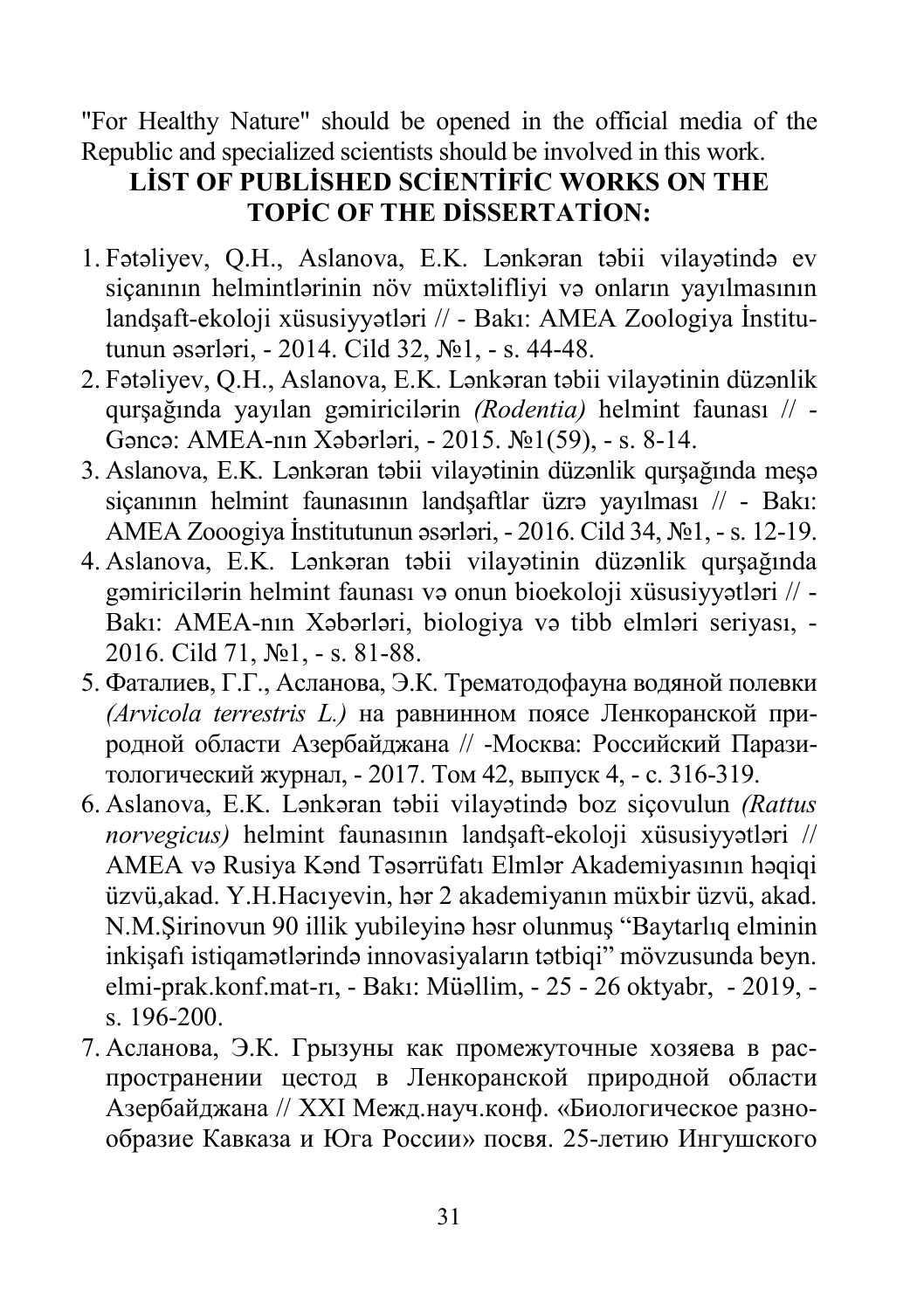Гос.Ун-та и 80-летию акад.Российской Экологической Академии, проф. Т.Ю.Точиева, - Магас: 15 - 18 ноября, - 2019, -с. 274-275.

- 8. Асланова, Э.К. Роль грызунов в эпидемиологии и эпиоотологии гельминтозов Ленкоранской природной области Азербайджана // Межд.конф. «Экосистемные услуги и менеджмент природных ресурсов», - Тюмень: 28 -29 ноября, - 2019, - с. 170-172.
- 9. Фаталиев, Г.Г., Асланова, Э.К. Ландшафтно-экологические особенности гельминтов грызунов горных и предгорных территорий Ленкоранской природной области Азербайджана // - Беларусь: Журнал Белорусского Государственного Университета, Биология, - 2019. №2, - с. 89-94.
- 10. Aslanova, E.K. Lənkəran təbii vilayətində gəmiricilərin helmintfaunasının müqayisəli təhlili // - Bakı: Azərbaycan Pedaqoji Universitetinin Xəbərləri, - 2020. Cild 68, №1, - s. 92-101.
- 11. Aslanova, E.K. Lənkəran təbii vilayətində gəmiricilərin helmintlərinin landşaft-ekoloji zonalar üzrə qruplaşması // AMEA Zoologiya İnstitutunun 85 illiyinə və akademik M.Ə.Musayevin anadan olmasının 100 illik yubileyinə həsr olunmuş "Zoologiyada fundamental və tətbiqi elmi araşdırmalar: Aktual məsələlər, nailiyyətlər və innovasiyalar" mövzusunda elmi-praktik konfrans, - Bakı: Tərəqqi, - 2021, - s. 14-17.
- 12. Aslanova, E.K. Lənkəran təbii vilayətində Siçancıqların (Rodentia: Cricetidae) helmintfaunasının ekoloji təhlili // -Bakı: Odlar Yurdu Universitetinin Elmi və Pedaqoji Xəbərləri, - 2021. №59, - s. 174-183.
- 13. Aslanova, E.K., Fataliyev, G.H. Epidemiological and epizoological characteristics of rodent (Mammalia: Rodentia) helminthes in Lankaran natural region of Azerbaijan Republic // -Saint-Peterburg: Amurian Zoological Journal, - 2022. vol. XIV, №2, - pp. 168-174.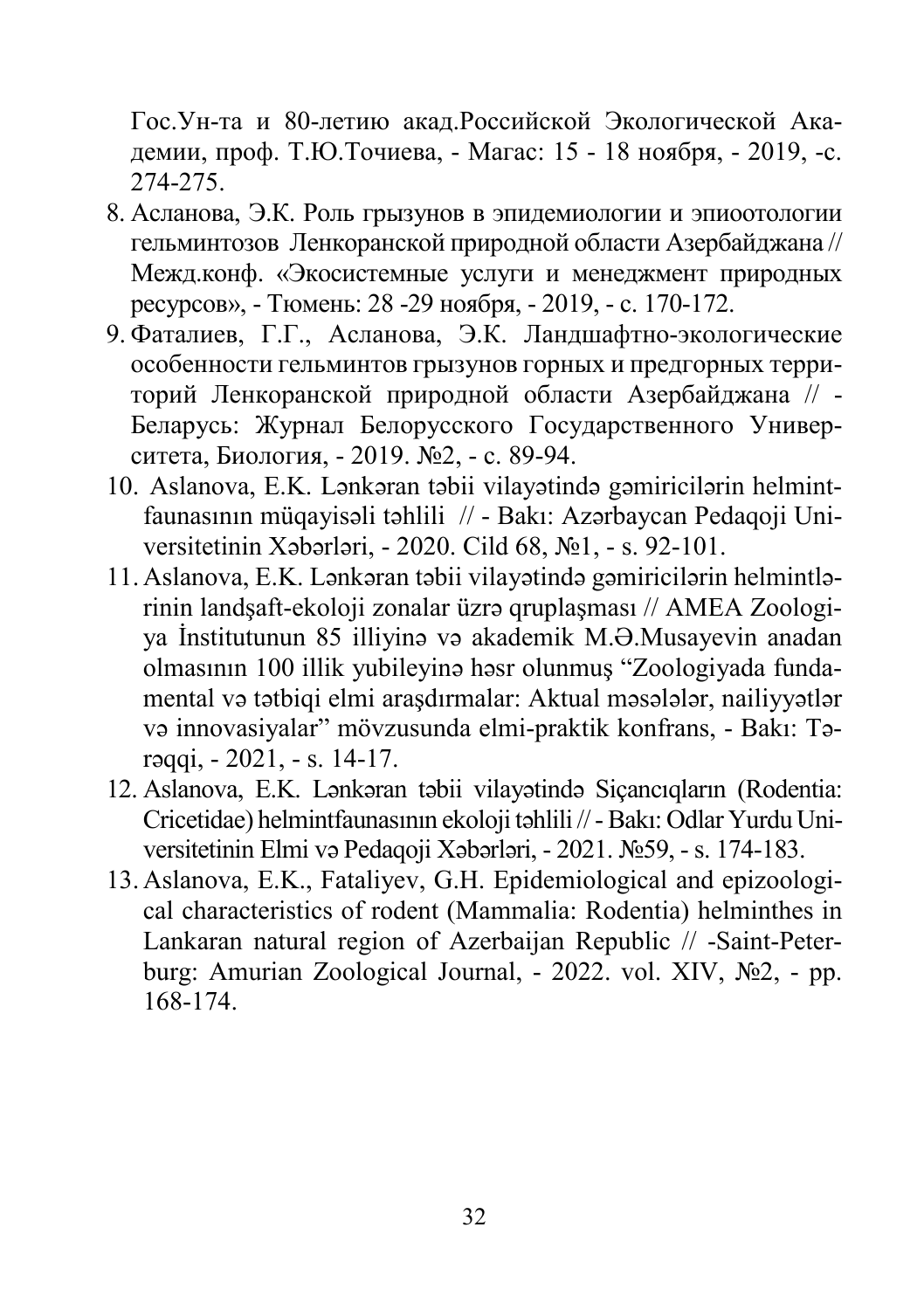The defense will be held on  $10$   $\mu$   $\mu$   $\approx$  2022 at  $12^{\circ}$  at the meeting of the Dissertation council FD 1.09 of Supreme Attestation<br>Commission under the President of the Republic of Azerbaijan  $\frac{1}{2}$  and  $\frac{1}{2}$  is the Dissertation council  $\frac{1}{2}$  of  $\frac{1}{2}$  of  $\frac{1}{2}$  of  $\frac{1}{2}$  of  $\frac{1}{2}$  of  $\frac{1}{2}$  of  $\frac{1}{2}$  of  $\frac{1}{2}$  of  $\frac{1}{2}$  of  $\frac{1}{2}$  of  $\frac{1}{2}$  of  $\frac{1}{2}$  of  $\frac{1}{2}$  or commission under the Republic of Zoology of Azerbaijan National Academy operative of  $\overline{\mathcal{L}}$ 

Address: AZE 1004, Baku, A. Abbaszade, passage 1128, block 504

Dissertation is accessible at the Institute of Zoology of Azerbaijan National Academy of Sciences Library

National Academy of Sciences Library

Electronic versions of dissertation and its abstract are available on the official website of the Institute of Zoology of Azerbaijan National Academy of Sciences

Abstract was sent to the required addresses on  $\frac{CY}{M}$   $M$ ay 2022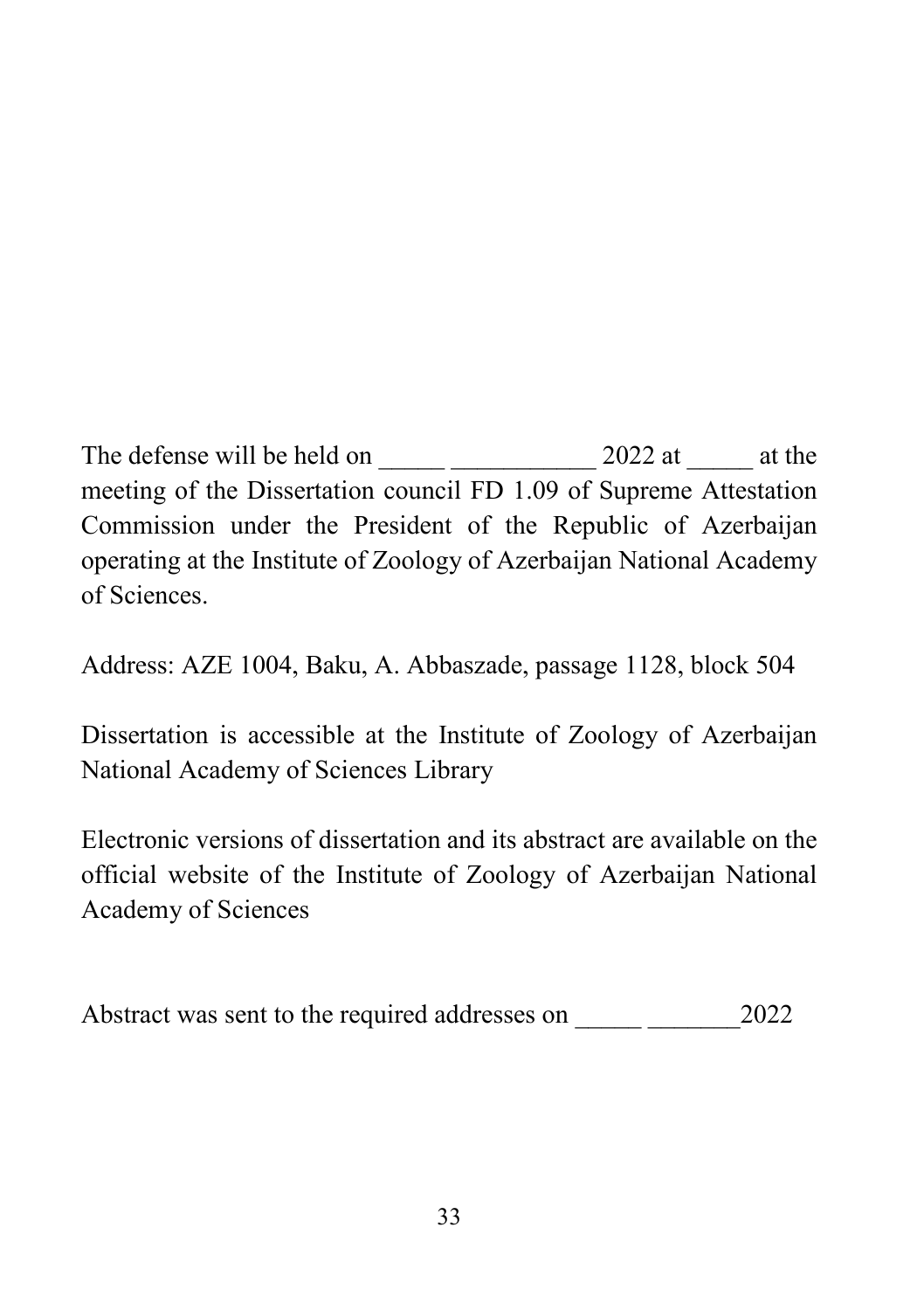Signed for print: 18.04.2022 Paper format:  $60x84^{1/16}$ Volume: 36 251